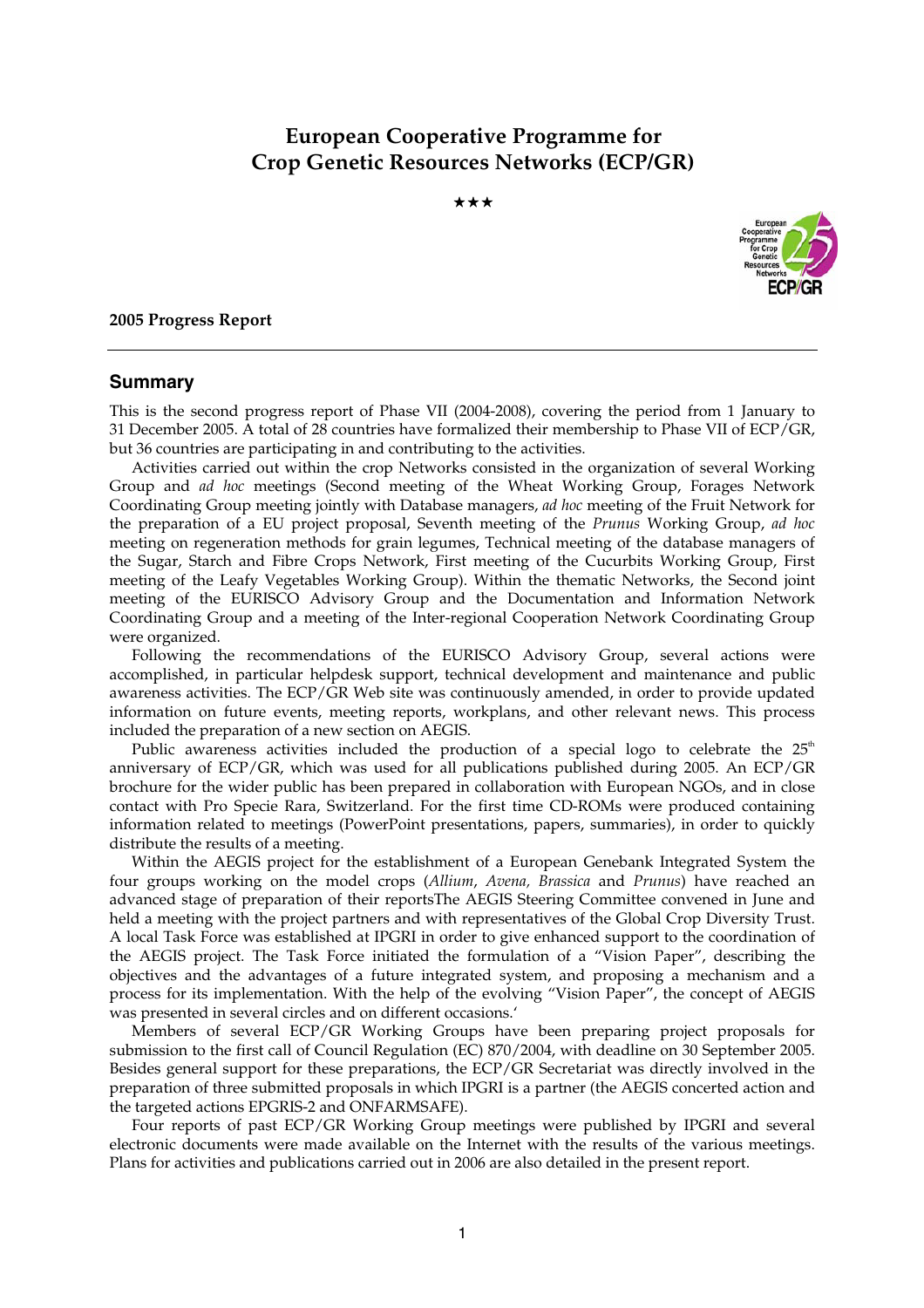## **1. Introduction**

This is the second progress report of Phase VII (2004-2008), covering the period from 1 January to 31 December 2005. During the past year, the Secretariat has interacted with the Steering Committee through the "steering listserver". Information has been provided on upcoming meetings, availability of ECP/GR reports and IPGRI publications, developments of the Global Crop Diversity Trust and of AEGIS, training opportunities and fellowships. National Coordinators have been able to nominate participants in the meetings, thereby making use of their country quotas, and to comment and take decisions on various issues or proposals, such as the "Boreal project" on climate change.

The "steering listserver" seems to still be an effective mechanism for communication and decisionmaking and the Nordic Gene Bank should be thanked for maintaining it in operation.

Further to the information distributed through the listserver, this report aims at providing a comprehensive overview of the activities conducted within the framework of ECP/GR during the year 2005.

## **2. Implementation of Phase VII of ECP/GR**

As of the end of February 2006, a total of 28 countries have formalized their membership to Phase VII of ECP/GR. Seven other countries have not signed the Letter of Agreement, but have paid annual contributions for Phase VII. In the case of Iceland, Italy and France, formal membership and payment of contributions are still pending. However, these countries have expressed their intention to continue being members of ECP/GR during Phase VII. Azerbaijan joined ECP/GR in 2005. The list of member countries is kept updated online (see http://www.ecpgr.cgiar.org/Introduction/AboutECPGR.htm/).

Other relevant documents related to the implementation of Phase VII are available from the ECP/GR Web pages. These are the following:

**ECP/GR Terms of reference**: http://www.ecpgr.cgiar.org/Introduction/ToRs\_PhaseVII.doc **Networks' budget allocation for Phase VII:** http://www.ecpgr.cgiar.org/Introduction/Budget\_PhaseVII.pdf **Country quota for Phase VII:** http://www.ecpgr.cgiar.org/Introduction/Country\_quota\_PVII\_New.pdf

## **3. Activities carried out within the Networks**

## **3.1 Cereals Network**

**Priority WGs**: *Avena* and Wheat **Lower priority WG**: Barley

A couple of changes occurred in **the Cereals Network Coordinating Group (NCG),** as Annick Le Blanc and Wieslaw Podyma have changed jobs. The NCG now consists of six members: Helmut Knüpffer, Gatersleben, Germany (Network Coordinator); Iva Faberová, Prague, Czech Republic; Christoph Germeier, Braunschweig, Germany; Marja Jalli, Jokioinen, Finland; Andreas Katsiotis, Athens, Greece; and Gert Kleijer, Nyon, Switzerland.

**The Second meeting of the Working Group (WG) on Wheat** was held on 22-24 September 2005 in La Rochelle, France, bringing together representatives from 26 European countries. It was an important milestone for the Working Group, since its composition had changed significantly since its first meeting (Prague, November 2001).

A. Le Blanc, Co-Chair of the Working Group together with I. Faberová since 2001, gave a synthesis of the country reports received before the meeting, highlighting the amount of work carried out and the heterogeneity in the description of the collections and in the availability of data. I. Faberová, also manager of the European Wheat Database, gave an update on the status of the database which currently holds data from 55 contributing institutions from 31 countries, with a total of 152 524 records representing about 63% of the estimated total of 240 000 wheat accessions held in European countries.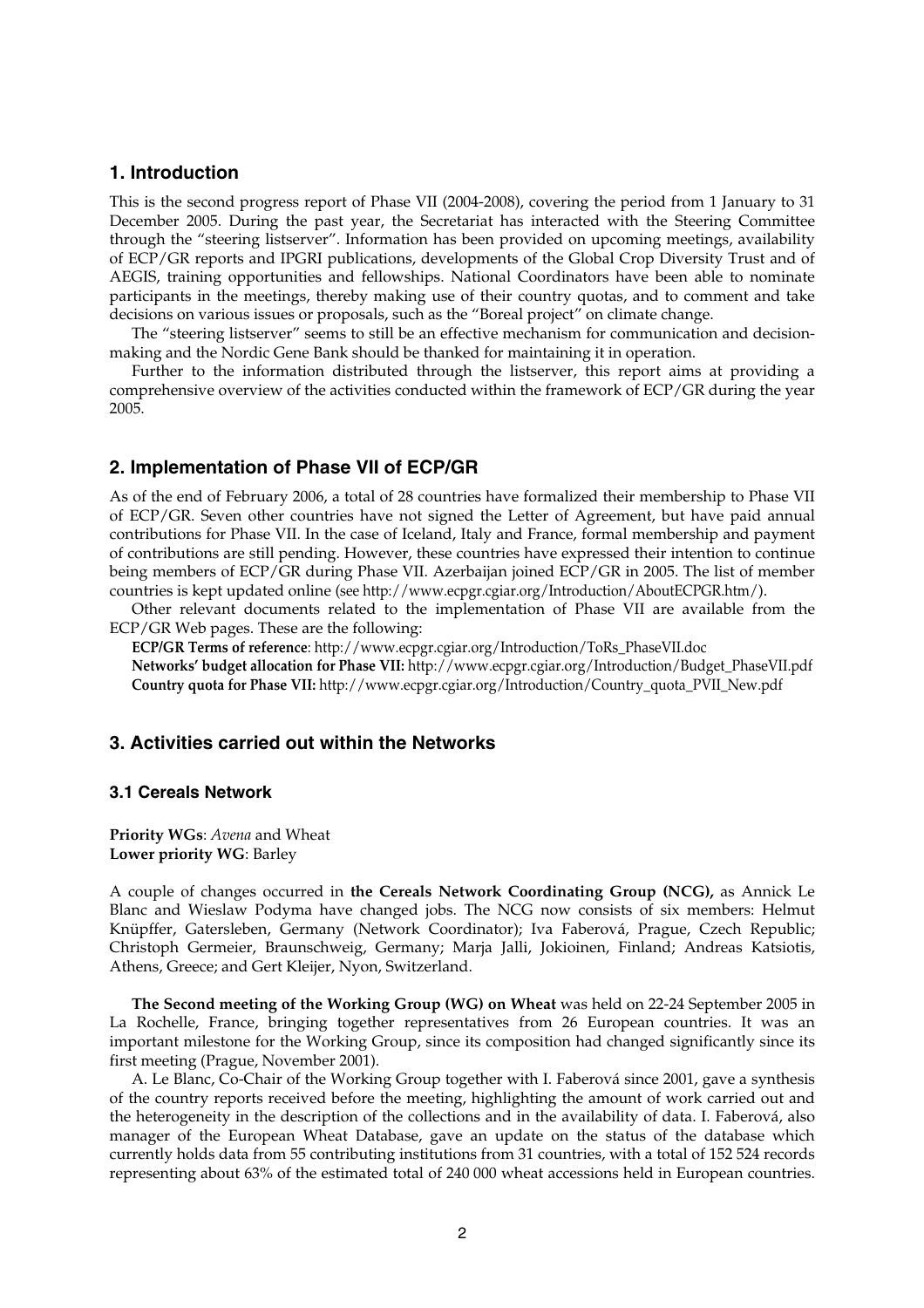The coverage of the passport information in the database has increased, both through downloading of data from EURISCO and inclusion of data sets received from contributing countries, for a total of 20 358 new records. However, the global data analysis shows important gaps in the completeness of passport and collecting data and there have been very few contributions regarding characterization data for the six descriptors agreed upon in 2001 (less than 7% of characterization/evaluation data are included in the EWDB). The six descriptors were revised by introducing the option of using simplified alternative scales.

A new workplan was established including deadlines for delivery of characterization and evaluation data and for updating safety-duplication information. Fifteen additional evaluation descriptors were agreed upon and tables to document identified genes will be added to the database. It was also agreed that *Aegilops* material would be included in the EWDB, and E. Millet, from the Institute for Cereal Crops Improvement in Tel-Aviv, Israel, offered his expertise for the consequent necessary updating of the taxonomic table in the database.

Other items discussed were the submission of a proposal to the EU RESGEN call in 2006; creation of an Action in the COST framework (see http://cost.cordis.lu/src/whatiscost.cfm), and collaboration with the Global Crop Diversity Trust. The ECP/GR-funded project AEGIS (A European Genetic Resources Integrated System) was also presented and discussed. A. Le Blanc having submitted her resignation due to other commitments, G. Kleijer was elected Chair of the Working Group, and I. Faberová was elected Vice-Chair.

The full report of the meeting was published in early 2006, jointly with the report of the Cereals Network meeting (Yerevan, Armenia, 2003).

 The **Cereals News Bulletin***,* an initiative of the Cereals Network to exchange information on work related to cereals, continued this year. This electronic newsletter includes a wide range of news related to the work carried out on cereals in Europe and is available online (http://www.ecpgr.cgiar.org/Networks/Cereals/cerealsnews.asp).

 **Collecting missions**. According to the Cereals Network plans, rescue missions should be set up to collect endangered wild oats in Italy, Morocco and Spain and rare *Aegilops* in Israel. In May 2005, a visit was made by L. Maggioni (IPGRI), with F. Branca (University of Catania, Italy), R. von Bothmer (Sweden) and G. Poulsen (Denmark) to a site of *A. insularis* in Sicily. Seed samples were collected and deposited at the University of Catania, which is planning to verify the identity of this material via cytogenetic analysis of its tetraploid status.

Plans were made for collecting oats in Morocco and Spain in 2006. A Letter of Agreement was prepared and signed between IPGRI and the Institute for Cereal Crops Improvement, Tel-Aviv, Israel, whereby a mission to collect *Aegilops sharonensis* threatened by urbanization and road constructions will take place in 2006.

 A **meeting of database managers** to establish links between barley databases was planned for 2005, however this meeting was postponed until further notice, depending on availability of the database managers. The aim is to create a "single entry point" for barley germplasm information worldwide by joining forces among the European Barley Database (IPK), the Barley Genetic Stocks Database (NGB) and the Global Inventory of Barley Genetic Resources (ICARDA). In the framework of the EU RESGEN project proposal EPGRIS-2 (prepared under the coordination of the Documentation and Information Network), it is planned to establish an Internet portal for barley genetic resources, and these activities will have to be harmonized.

 **The European** *Secale* **Database**, maintained by the Plant Breeding and Acclimatization Institute, IHAR, Radzików, Poland) has a new manager, Mr Marcin Zaczy ski, replacing Wieslaw Podyma.

**Other plans for the Cereals Network activities in 2006** include the organization of an *ad hoc* meeting on rye and triticale genetic resources on 27 June, back-to-back with the EUCARPIA rye meeting in June in Rostock, Germany**.** The aim of this meeting is to have an overview of the conservation of genetic resources of triticale and rye, to establish collaboration at the European level, to develop the CCDB on triticale and rye and to plan future activities for these crops.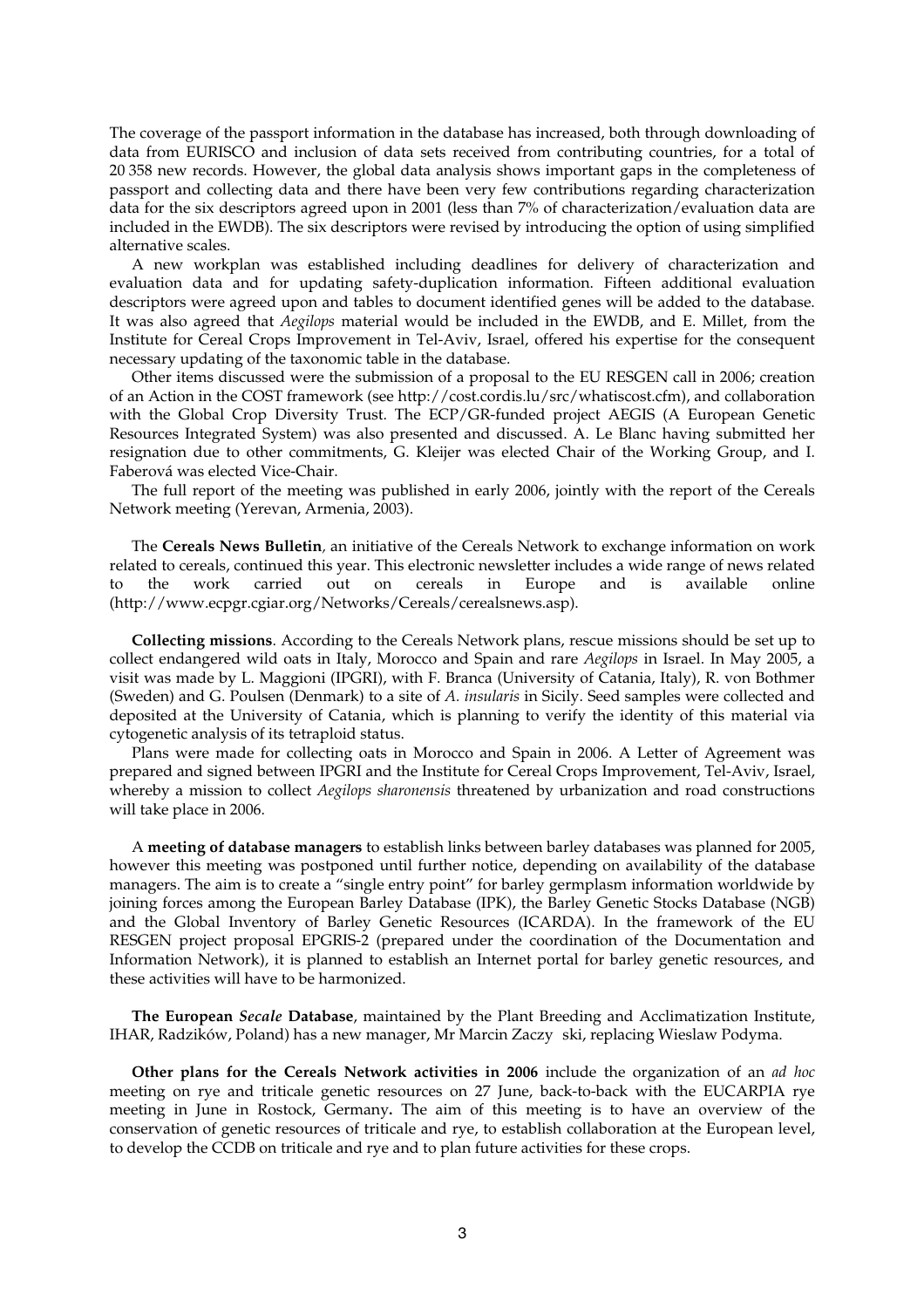#### **3.2 Forages Network**

#### **Priority WG**: Forages

Following the retirement of Loek van Soest, Chris Kik took his place as a member of the **Forages Network Coordinating Group,** which currently consists of seven members: Beat Boller (Network Coordinator), Zürich, Switzerland; Lajos Horváth, Tápiószele, Hungary; Chris Kik, Wageningen, The Netherlands; Petter Marum, Ilseng, Norway; Valeria Negri, Perugia, Italy; Magdalena Ševcíková, Zubrí, Czech Republic; and Evelin Willner, Malchow/Poel, Germany.

**A meeting of the Network Coordinating Group, jointly with some forage central database managers**, was held in Lindau, Switzerland on 21-22 April. Main objectives were to discuss progress made by the Working Group and review the workplan for the remainder of the Phase. A practical session was held with the intention of analyzing central databases and identifying the Most Original Samples. This exercise allowed the content of the databases to be improved through addition of new data exchanged during the meeting, and also allowed the identification of practical problems and possible solutions for database analysis. The database managers of the *Dactylis, Festuca, Lolium, Medicago, Phleum, Poa* and *Trifolium* databases should soon be in a position to make a proposal for "holders of primary collections". The intention to submit a project proposal to the EU was developed into a decision to prepare a project proposal on *Medicago* genetic resources, including the identification of a core collection. This proposal was not ready for the first call of EC Regulation 870/2004 and will possibly be prepared for the second call, expected to be launched in early 2006. The status of safetyduplication and the table of regeneration standards adopted by the forage genebanks were reviewed. A fairly complete list of regeneration methodologies currently in use has already been published on the Forages WG Web site and is planned to be further improved, thereby considerably enhancing transparency of genebank operations. The report of this meeting was published on the Web (http://www.ecpgr.cgiar.org/Networks/Forages/Forages\_Lindau.pdf).

The report of the Eighth Meeting of the Working Group on Forages, Linz, Austria, March 2003 was published in early 2005.

## **3.3 Fruit Network**

**Priority WGs**: *Malus/Pyrus* and *Prunus* **Lower priority WG**: *Vitis*

 The **Fruit Network Coordinating Group** was re-defined after the meeting of the *Prunus* WG in December 2005, with the inclusion of all of the fruit database managers in the Group, under consideration of the importance to discuss documentation issues across the Network. The NCG therefore now consists of seven members: Ken Tobutt (Network Coordinator), East Malling, United Kingdom; Emilie Balsemin, Bordeaux, France; Stein Harald Hjeltnes, Leikanger, Norway; Emma-Jane Lamont, Faversham, United Kingdom; Marc Lateur, Gembloux, Belgium; Erika Maul, Siebeldingen, Germany; and Jesus Ortiz, Madrid, Spain.

 An *ad hoc* **meeting for the preparation of an EU project proposal** together with members of EUFORGEN took place in Gembloux, Belgium, 18 February 2005. This meeting was attended by the Chairs and Vice-Chairs of the *Malus*/*Pyrus* and the *Prunus* Working Groups, as well as by two representatives of the EUFORGEN Scattered Broadleaves Network (former Noble Hardwood Network). Draft elements were laid down for a project proposal dedicated to sustainable management of European fruit and forest tree biodiversity and enhancement of its practical uses. Marc Lateur from the Agricultural Research Center, Gembloux, Belgium, will be the project coordinator. The proposal was further developed during the *Prunus* WG meeting in December 2005, with the intention to submit the project to the second call for proposals. The project, entitled "Sustainable management of European Fruit Tree Biodiversity and Enhancement of its Utilization (BIODIFRUIT)", would cover *Prunus, Malus* and *Pyrus*, but excluding the forest use component, due to the need to better focus and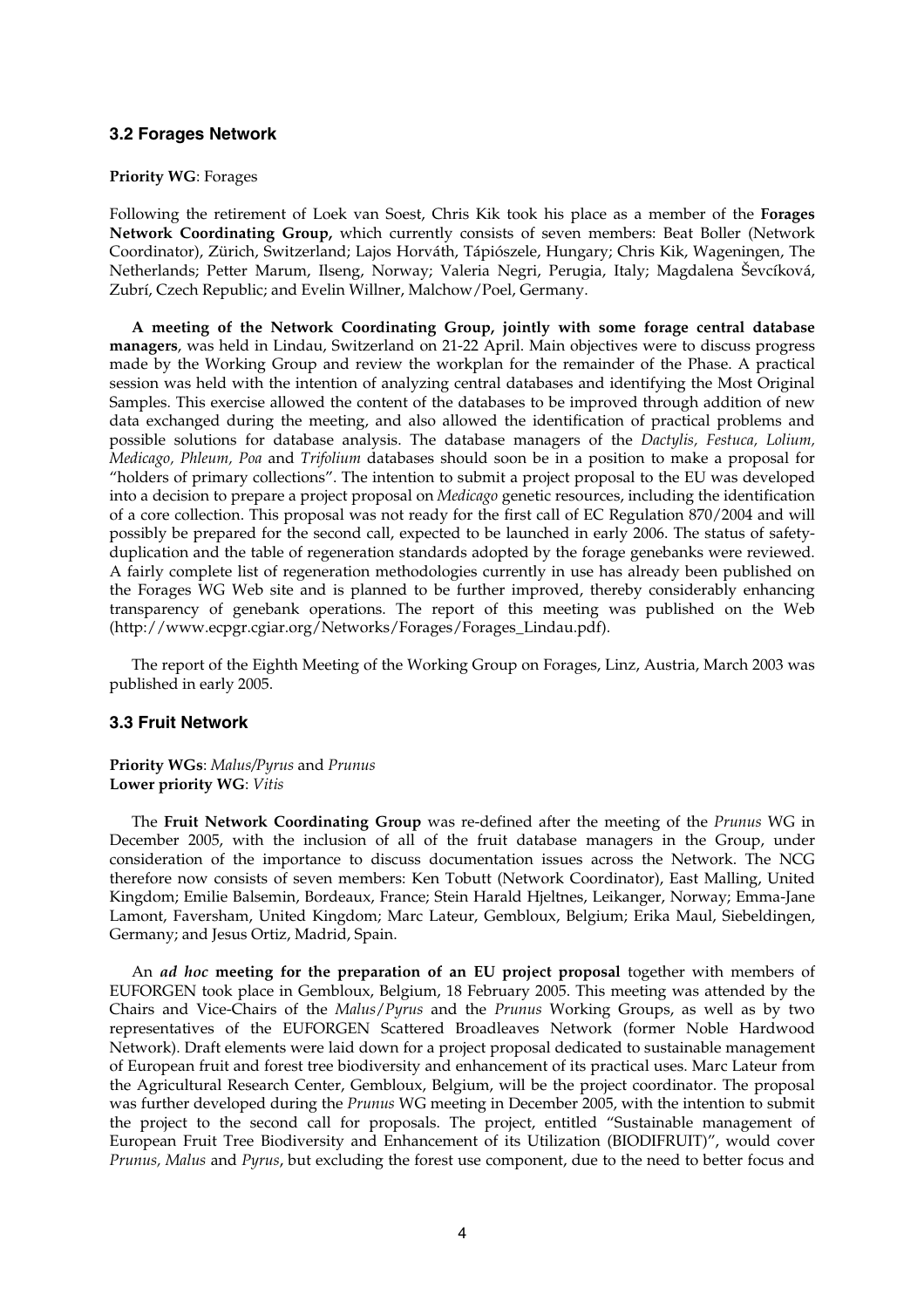to simplify the organization and coordination. The project foresees, *inter alia*, the harmonization of the fruit tree central databases, establishment of a common methodology for the use of molecular markers, implementation of the European collection concept according to the AEGIS "vision", and the improvement of utilization of fruit tree genetic resources on the basis of case studies.

 The **Working Group on** *Prunus* **held its Seventh meeting in Larnaca, Cyprus, 1-3 December 2005.** The meeting was attended by representatives from 23 countries and one representative of the European NGOs.

 The new *Prunus* database manager (Ms Emilie Balsemin, replacing Anne Zanetto), based in Bordeaux, France, showed progress made with the database, specifically the Cherry component, which has been made accessible and searchable on-line since September 2005. Harmonization of the database with EURISCO was discussed and agreed and plans were made to further improve the DB with additional features and to extend this model to the other *Prunus* crops, with the eventual option of increasing harmonization among all the fruit databases. The DB's potential for use in the identification of duplicate groups was shown. However, the full coverage of relevant passport data is the key element in this case.

Progress made by the *Prunus* sub-group within the European Genebank Integrated System (AEGIS) project was presented to the entire Working Group. The long-term "vision" for AEGIS was also presented. General support was expressed by the WG for this initiative and suggestions were made for the specific implementation of AEGIS for *Prunus*. The possible use of the DB to identify unique accessions for AEGIS was shown and a flow diagram for decision-making was tested. Specific descriptors related to the establishment of AEGIS were also agreed for addition to the DB. The Group made plans to identify cherry accessions in 2006 that could be designated for AEGIS.

Opportunities offered by microsatellite markers for managing *Prunus* collections were explained. A proposal for inclusion of SSR markers into the EPDB will be prepared and circulated by the DB manager. The organization of a workshop on fingerprinting, involving *Prunus*, *Malus*/*Pyrus* and *Vitis* representatives, is planned for October 2006 in East Malling, UK. A list detailing *Prunus* crop expertise readily available to participants was compiled and circulated to all the WG members. Ken Tobutt, UK, was reconfirmed as Chair of the Group, and Daniela Benediková Vice-Chair. The proceedings of the Sixth (Budapest 2003) and Seventh meeting (Larnaca 2005) of the WG will be printed in early 2006.

Issue 5 of the *Prunus* **Genetic Resources Newsletter** was produced by the Fruit Growing Research & Extension Station of Valcea, Romania, with inputs from several WG members and about 300 copies were distributed by IPGRI in September 2005. The production of issue 6 is planned for 2007.

 *Ad hoc* workshops on synonymy and on *in situ* and on-farm conservation of *Prunus*, *Malus*/*Pyrus* and *Vitis* were planned for 2007 and 2008, respectively.

## **3.4 Oil and Protein Crops Network**

#### **Priority WG**: Grain Legumes

The **Oil and Protein Crops Network Coordinating Group** consists of four members: Mike Ambrose (Network Coordinator), Norwich, UK; Siyka Angelova, Sadovo, Bulgaria; Gérard Duc, Dijon, France; and Wojciech Święcicki, Poznan, Poland.

 An *ad hoc* **meeting on conservation, management and regeneration methods for Grain Legume genetic resources** was organized by task force members of the ECP/GR Working Group on Grain Legumes (WGGL) and was held in Valladolid, Spain, 22-23 September 2005. This was part of an ongoing survey into the current status and methodologies employed in the regeneration of Grain Legumes species. Twenty-six people attended the meeting in Valladolid, Spain on 22-23 September 2005, including WGGL members and invited experts from Canada, Europe and Morocco, and representatives from ICARDA and CIMMYT. The meeting aimed to review and discuss the preliminary findings of the recent on-line questionnaire on current management practices of GL genetic resources; to exchange experiences and share expertise and to plan strategies on how to make headway on key issues. The topics covered included mating systems, pollinators, multiplication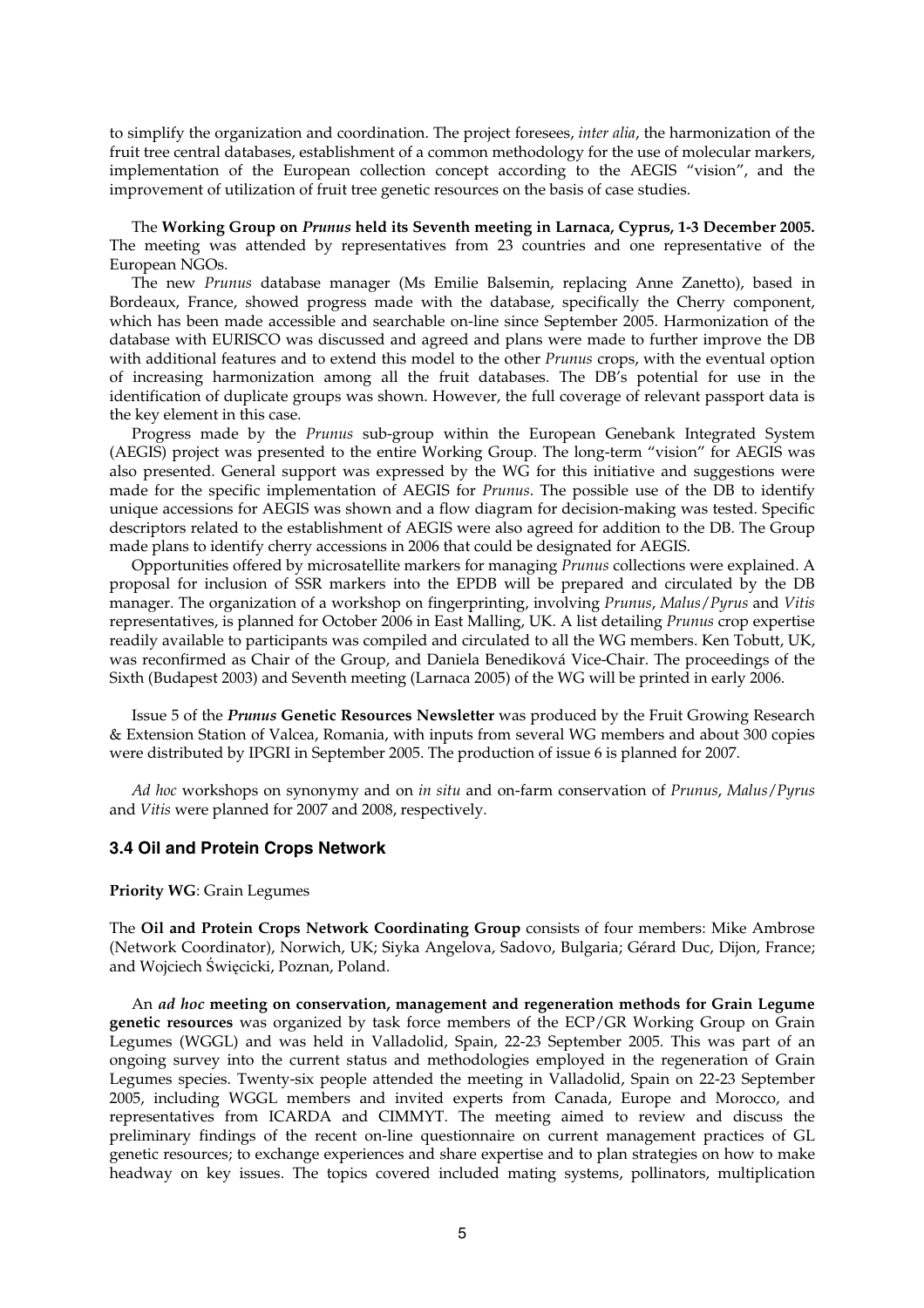methodologies, statistical methods for monitoring genetic erosion during multiplication and complementary conservation strategies. Overviews of GL genebank activities from a number of institutions were also presented. The on-line questionnaire prepared by the task force was set up with IPGRI support and achieved a 42% response rate with responses from 23 countries from both public and private sectors. The data represent an important compilation of the current status of knowledge, management practices and key issues associated with the maintenance of GL germplasm. A report of the preliminary results is available on-line (http://www.ecpgr.cgiar.org/Workgroups/ grain\_legumes/grain\_legumes.htm).

From the results of this workshop, information on mating systems of GL species was considered too general and often missing for a number of species. Working experiences relating to mating behaviour of individual species were not universally shared. Recent findings on the range and behaviour of pollinating insects show that the current guidelines for spatial isolation are significantly out of date and therefore create uncertainty. Storage conditions in genebanks vary considerably. In a significant number of cases regeneration is being carried out every 5-9 years. A strong recommendation arising from the discussions was to promote the greater use of base collections and a reduction in the frequency of regeneration as ways to offset these problems. The task force made plans for a number of action points for the near future, including analysis and research, with the objective of producing revised guidelines and protocols on mating systems and regeneration procedures.

A CD-ROM incorporating all of the meeting presentations, the survey analysis and the executive summary is available from the ECP/GR Secretariat. Relevant information is also available on the WGGL Web pages (http link?).

## **3.5 Sugar, Starch and Fibre Crops Network**

**Priority WGs**: *Beta* and Fibre Crops (Flax and Hemp) **Lower priority WG**: Potato

Following the retirement of Loek van Soest, the **Sugar, Starch and Fibre Crops Network Coordinating Group** now consists of five members: Lothar Frese (Network Coordinator), Braunschweig, Germany; Andrea Carboni, Bologna, Italy; Bruno Desprez, Cappelle-en-Pévèle, France; Roel Hoekstra, Wageningen, The Netherlands; and Martin Pavelek, Šumperk, Czech Republic.

 A **technical meeting of the Network's Central Crop Database managers** was held in Braunschweig, Germany, 28 July 2005 to discuss the data models for flax and hemp, the progress achieved and the steps needed to upgrade the databases. Funding of a specific technical project through the NCG budget was discussed as the most useful way to bridge the gap between the reiterated recommendations made during Network meetings and the possibility for their implementation in practice. It was agreed that a proposal for the development of a tool that could serve all five crop database managers and at the same time provide assistance for the development of the International Flax Database would be prepared. The project proposal, to be refined by the NCG and submitted to the Steering Committee for approval during 2006, will include the transfer to the Flax Database and test use of the database module developed at BAZ, Braunschweig. In this way, the module will be debugged and further improved and the Flax DB manager will be able to identify duplicates in a more efficient way. A component of the project will also be dedicated to characterization and evaluation data, with data collection from donors and test analysis on characterization and evaluation data of the application GENOTYPDATA, which was developed by the Institute of Biodiversity Conservation and Biosafety of Nitra, Slovakia. The minutes of this meeting and the presentations made are available on the Network's Web site (http://www.ecpgr.cgiar.org/Networks/Indus\_crops/indus\_crops.htm).

 The **Third joint meeting of the ECP/GR** *Beta* **Working Group and World** *Beta* **Network** was originally planned in October 2005, but was postponed to March 2006, in Tenerife, Spain, organized in collaboration with the Instituto Canario de Investigaciones Agrarias. The agenda includes sessions on scientific, technical and financial aspects of *in situ* management, *in situ* management of wild *Beta* for breeding, review of the status of national collections and of the International Database for *Beta*.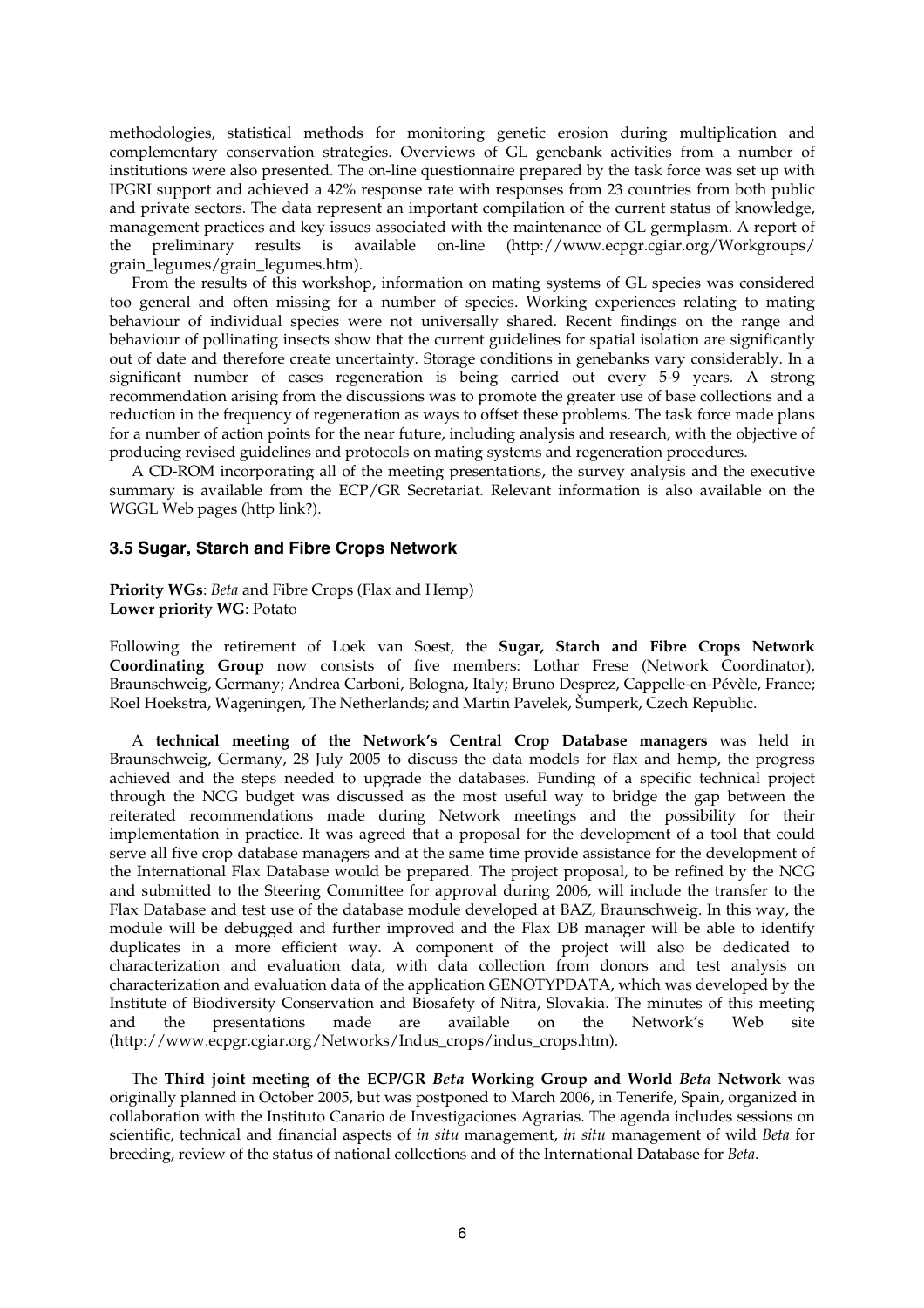A one-day **Potato WG** *ad hoc* **meeting** was planned in 2005, but the Secretariat did not receive further indication from the Working Group on the need to hold this meeting and this was temporarily suspended.

 The **First meeting of the Working Group on Fibre Crops (Flax and Hemp)** is planned to be held in Wageningen, The Netherlands, on 14-16 June 2006. The agenda includes briefings on the status of flax and hemp collections in Europe and the development of the respective databases.

#### **3.6 Vegetables, Medicinal and Aromatic Plants Network**

**Priority WGs**: Cucurbits, Leafy Vegetables, Medicinal and Aromatic plants, and Umbellifer Crops **Lower priority WGs**: *Allium*, *Brassica* and Solanaceae

The **Vegetables, Medicinal and Aromatic Plants Network Coordinating Group** consisted of eight members: Grégoire Thomas (Network Coordinator), Rennes, France; Dave Astley, Wellesbourne, United Kingdom; Dea Baričevič, Ljubljana, Slovenia; Ietje Boukema, Wageningen, The Netherlands; Marie-Christine Daunay, Montfavet, France; Maria José Diez, Valencia, Spain; Joachim Keller, Gatersleben, Germany; and Aleš Lebeda, Olomouc, Czech Republic. In early 2006, due to a change in his responsibilities as director general of Agrocampus Rennes, G. Thomas decided to step down from the ECP/GR direct involvement. His role as Network Coordinator was taken up by D. Astley. A new member W. van Doojeweert, Wageningen, The Netherlands was added to the NCG, while A. Lebeda also left the Group.

 The **Working Group on Medicinal and Aromatic Plants (MAP)**, in collaboration with IPGRI's specialist, has made progress during the year on the preparation of minimum characterization descriptors for *Achillea*, *Artemisia*, *Carum*, *Gentiana*, *Hypericum*, *Mentha*, *Melissa*, *Origanum*, *Salvia* and *Thymus.* Plans to submit a project proposal to the first call of Regulation 870/2004 did not materialize and the opportunity was postponed to the second call in 2006.

 The **Cucurbits WG met for the first time in Plovdiv, Bulgaria, 1-2 September 2005.** The meeting, attended by representatives from nine countries (Bulgaria, Czech Republic, Hungary, Italy, the Netherlands, Poland, Portugal, Spain and Turkey), set the basis for further improvement of the quality and coverage of passport data in the European Central Cucurbits Database (ECCUDB), which was established by the Institute for the Conservation and Improvement of Agrodiversity (Polytechnic University of Valencia, Spain). At present it holds the passport data of 22 815 accessions of 21 genera conserved in 37 holding institutions and is searchable on-line (www.comav.upv.es/eccudb.html). Plans were made to include characterization and evaluation data, starting with a number of descriptors agreed by the Group for melon, cucumber, watermelon and *Cucurbita* species. Guidelines with general practices for good regeneration were drafted as a preliminary document. Some members of the Group were involved in the preparation of a project, which was submitted for the first call for proposals of Regulation 870/2004, to undertake regeneration, characterization and evaluation activities. The ECCUDB will be completed and enhanced using the results obtained in the project. Core collections will also be established and the participation of NGOs will promote the utilization of the materials by organic farmers. M.J. Díez (Spain) was elected Chair of the Group and W. van Dooijeweert (The Netherlands) Vice-Chair. The draft report of this meeting was uploaded on the ECP/GR Web pages (http://www.ecpgr.cgiar.org/Workgroups/Cucurbits/Cucurbits\_Plovdiv\_revdraft.pdf).

 The **Leafy Vegetables WG met for the first time in Olomouc, Czech Republic, 13-14 October 2005**, with participants from Bulgaria, Czech Republic, France, Italy, The Netherlands, Poland, Slovakia, Slovenia and the United Kingdom.

The WG took stock of the achievements to date, following the meeting of an informal group on Leafy Vegetables in Skierniewice, Poland, May 2003. The ECP/GR International *Lactuca* Database, maintained by the Centre for Genetic Resources (CGN), Wageningen, The Netherlands, is available on-line at www.cgn.wur.nl/pgr and includes passport data and additional descriptors for about 12 000 accessions, of which about 10 000 are *L. sativa* and 1375 are *L. serriola*. It also includes *L. virosa*, *L. saligna*, *L. perennis*, and other species. The ECP/GR Spinach and *Cichorium* databases are also being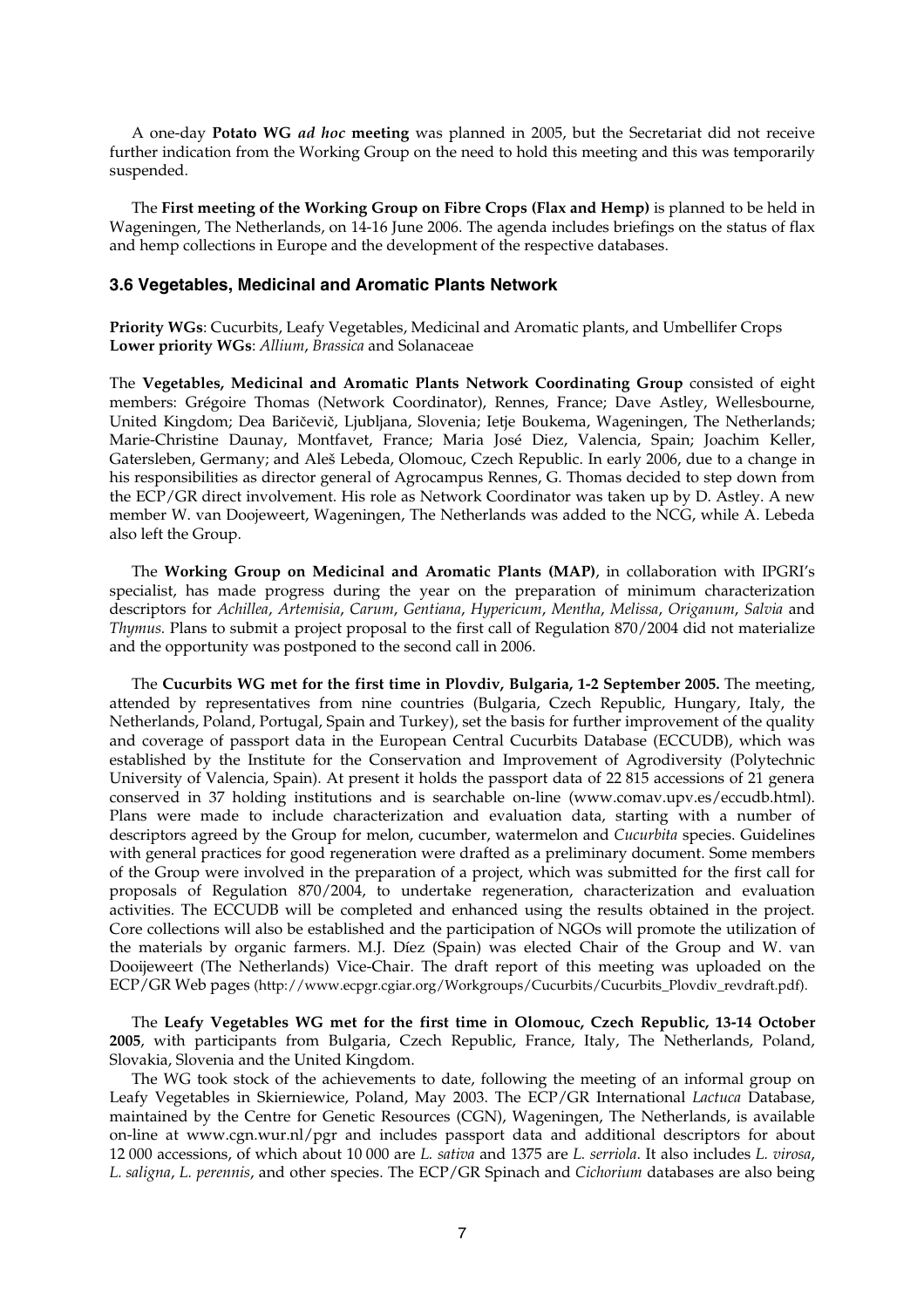developed, under the responsibility of CGN and GEVES, Brion, France respectively. These two databases will be able to develop rapidly, especially in the event of funding of the leafy vegetables project, submitted to the first call of proposals for Regulation 870/2004. This project, coordinated by CGN and involving several members of the WG, focuses on lettuce, spinach, chicory and the minor leafy vegetables lambs lettuce and rocket. Planned activities include documentation, regeneration and characterization, evaluation for resistance and abiotic characters, and evaluation for marketing and use.

The WG reviewed the minimum characterization descriptors previously agreed for cultivated lettuce, wild *Lactuca* species, spinach, leaf chicory, witloof, endive and root chicory. Plans were also made to draft minimum descriptors for *Asparagus* and *Valerianella*. Information was collected and updated on safety-duplication status, level of regeneration and characterization and regeneration protocols in use.

The Group highlighted the presence of several gaps in the existing collections of wild and cultivated lettuce, since several important geographical areas are not represented, such as North and South Africa, Central Asia and China. Recommendations were made to establish appropriate collections from these areas. The WG will also seek information on occurrence of landraces and variation of lettuce, which is missing for the part of Eastern Europe that remains outside the European Union. The Group elected I. Boukema, The Netherlands as its Chair and K. Karlova, Czech Republic, as Vice-Chair. The report of this meeting will soon be made available on the WG Web site. The draft report of this meeting is available from the ECP/GR Secretariat.

In 2006, the *Allium* and *Brassica* Working Groups decided to use their lower priority WG funds for a joint *ad hoc* meeting, which took place in Prague, Czech Republic in January 2006. The main objective of these meetings was to inform the groups about the progress and perspectives of the AEGIS project, which uses these crops as a model. These groups also had the opportunity to give their inputs with comments and recommendations during the final stages of the AEGIS feasibility study.

## **3.7 Documentation and Information Network**

**The Documentation and Information Network Coordinating Group** registered one change during 2005, since Anne Zanetto changed job and terminated her engagement with this Group. The membership is currently composed of six people: Frank Begemann (Network Coordinator), Bonn, Germany; Theo van Hintum, Wageningen, The Netherlands; Dražen Jelovac, Zemun Polje, Serbia and Montenegro (representing SEEDNet); Helmut Knüpffer, Gatersleben, Germany; Ahmet Semsettin Tan, Menemen, Turkey; and Ian Thomas, Aberystwyth, United Kingdom.

The structure of the Network was also redefined, following the decision to terminate one of the two advisory bodies, i.e. the Information and Communication Technology Advisory Group (ICT/AG) (former Internet Advisory Group). The Documentation and Information Network will however continue to offer an advisory role upon request. The other advisory body, the EURISCO Advisory Group, continues its function to monitor the progress of EURISCO and give advice on its further development.

 The **Second joint meeting of the Documentation and Information Network Coordinating Group and the EURISCO Advisory Group** was held in Bonn on 11 April 2005. The role of the ECCDBs versus EURISCO was re-discussed. Several discrepancies between data available from EURISCO and from the central databases were noted and the recommendation was made to analyze the reasons for discrepancies and propose actions for improvement of data consistency. The role of ECCDBs, also including characterization and evaluation data, will be revisited in two years' time, at the EURISCO Advisory Group meeting which is planned for 2007 in Rome, Italy. Further development of EURISCO was discussed, as a central node for establishing a coherent European Information System under the auspices of ECP/GR, whereby *ex situ* and *in situ* data might be gathered, deposited and displayed through the same type of organizational and technical infrastructure. The development of a project proposal (EPGRIS-2) under the coordination of IGER, United Kingdom, was defined.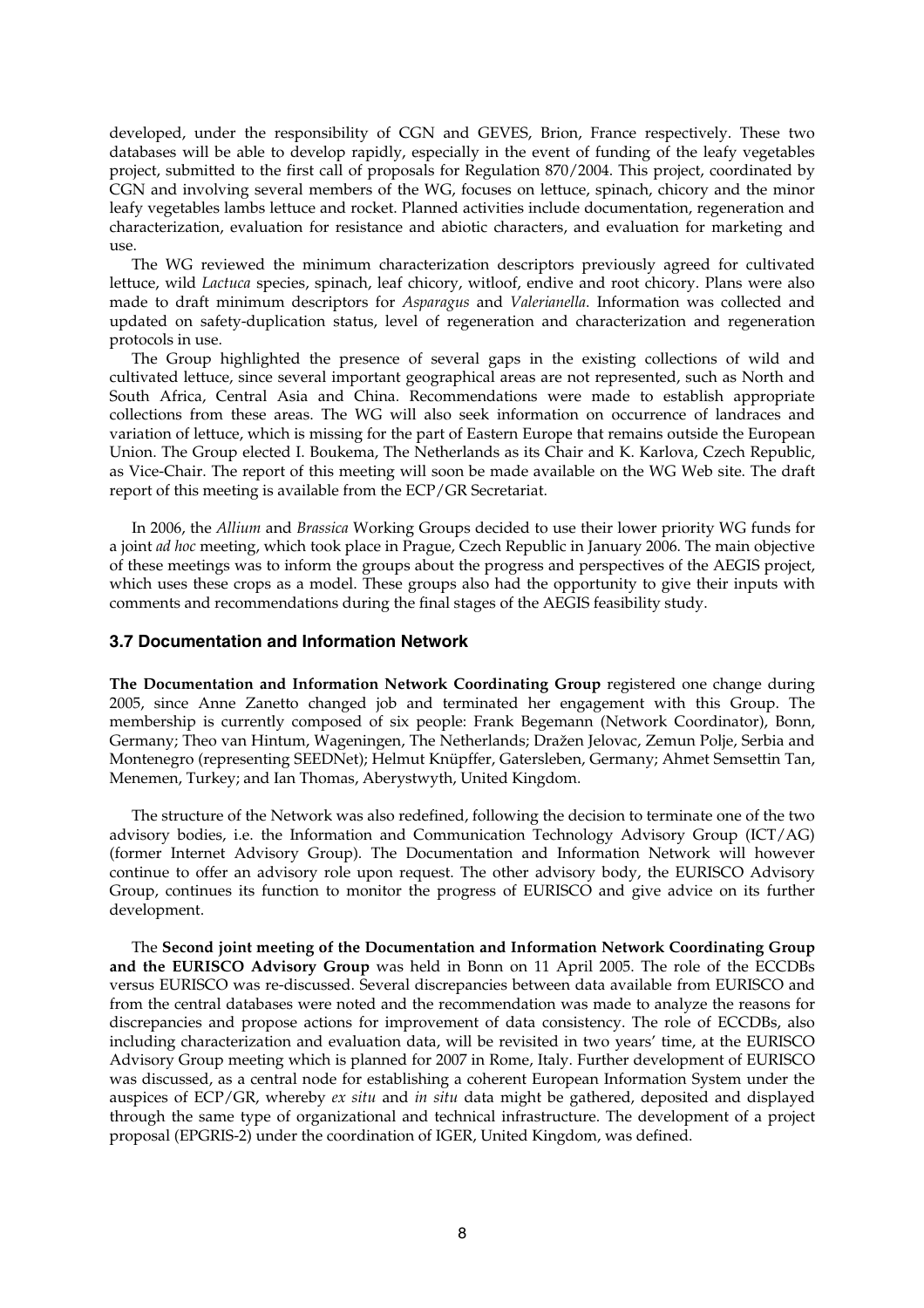## **EURISCO catalogue**

Following the recommendations made by the EURISCO Advisory Group at its First meeting in Bonn, Germany, March 2005, several of the recommended actions were accomplished, while others are ongoing.

The services, developments and improvements made during 2005 are summarized below:

The helpdesk support is an ongoing service, responding to various requests, ranging from clarifications on the use of EURISCO to providing specific datasets to National Focal Points (NFPs), ECCDB managers and other users;

Technical development and maintenance of EURISCO were undertaken as follows:

- Site maintenance: performed by doing data integrity checks, system libraries updates, backup and periodic checks of the software;
- System development: the data check procedures have been improved to allow easier checking of the use of the required descriptor standards. Following the recent modifications, some minor syntax errors that used to be flagged as "errors", are now automatically corrected and only flagged as "warnings". In this way, the National Inventory Focal Point is not forced to resubmit the dataset;
- Periodic updates of the FAO institutes table have been made, and improvement of the download format of the institutes table has been implemented in coordination with Stefano Diulgheroff (FAO). Now the downloading of FAO tables includes Excel support. This allows the import of the table directly into Excel, making it possible to automatically update EURISCO with the FAO institutes table;
- The dataset download procedure is going through revision and improvement, and is expected to be ready during early 2006.

Coordination and management of the EURISCO Catalogue activities consisted in maintaining close contacts with NFPs and consequently facilitating an increased contribution of country data, as well as of data quality. The amount of accessions data has increased to over 970 000 and two new National Inventories (NIs) (Greece and Poland) have joined. Other National Inventory data are foreseen to be added during 2006 from countries in which NIs are still under development (http/:eurisco.ecpgr.org);

Public awareness and dissemination activities have been carried out at several international *fora,* consisting in demonstrations, PowerPoint presentations and the preparation of a technical poster. A EURISCO poster was prepared and other public awareness materials are being developed (fact sheet, poster, bookmarks and stickers). The awareness about and interest in EURISCO is expected to attract new data into the catalogue. EURISCO was also presented in a workshop organized by the IPGRI's Regional Office for the Americas in Cali, Colombia (September 2005). On this occasion, a demonstration was given of the possible adoption of the EURISCO model for the implementation of an accession-level platform (AMERISCO) in the Americas region. Articles on EURISCO and related activities can be found in the IPGRI Regional Newsletter for Europe (issues 30 and 31) (http://www.ipgri.cgiar.org/regions/europe/news.asp);

Two monitoring surveys are currently ongoing, targeting the EURISCO Catalogue as well as the National Inventories development and implementation at the country level.

The implementation of Web logs for identification of users and analysis of their needs is an ongoing process, aiming at better targeting the work for improving EURISCO.

In addition to the tasks described above, the Secretariat has analyzed the reasons for the discrepancy between the data available from EURISCO and those available from the ECP/GR Central Crop Databases and/or from the Working Groups' reports. A number of reasons were identified:

- 1. WG members may not be sufficiently informed about the EURISCO Catalogue (and the descriptors used) or the role of the respective National Inventory Focal Point;
- 2. The NFPs may not be sufficiently aware of the flow of data provided by the Working Groups' members to the different ECCDBs.

It seems evident that the communication/information and awareness channels between NFPs and WG members and *vice versa* need to be reinforced. A way forward will be to make NFPs and country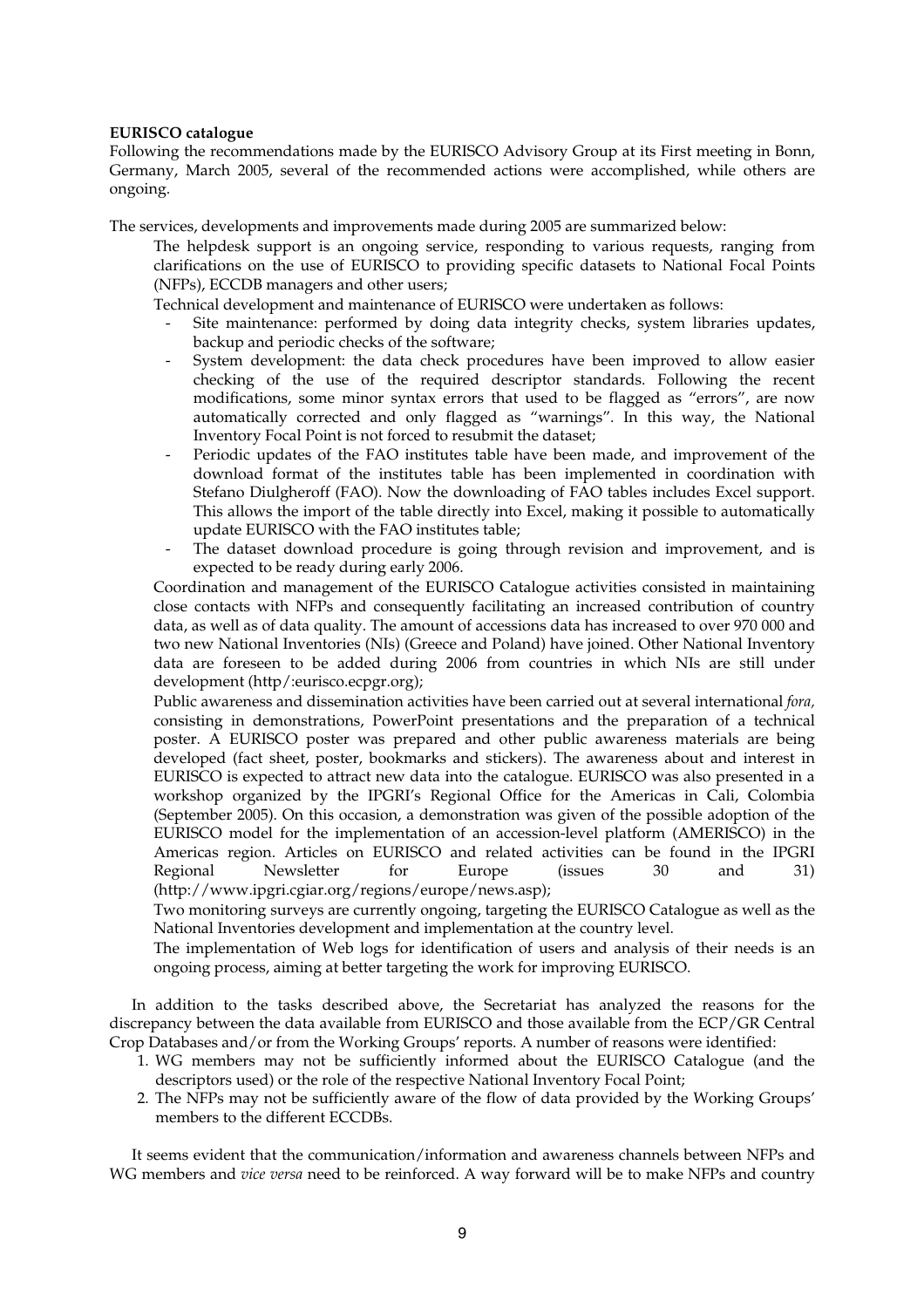WG members aware of each other's roles. This will increasingly be possible through communication during the WG meetings. This awareness raising is also considered part of the role of the National Coordinators.

## **The EPGRIS-2 project proposal**

A project proposal on the "Establishment of a European Plant Genetic Resources Information Infra-Structure-2" (EPGRIS-2) was submitted for funding under the first call for proposals of EC Regulation 870/2004. The project intends to further develop the EURISCO Catalogue by specifically focusing on the following objectives:

- Increasing the quantity and quality of data in EURISCO, including characterization/evaluation data as well as passport data;
- Providing more efficient, user-friendly methods for data exchange between data providers and EURISCO;
- Training and supporting National Focal Points and others as well as strengthening the human network to promote and disseminate EURISCO and maximize its usage throughout Europe;
- Implementing demonstrator portals for four important crops in Europe (Barley, Beet, Lettuce and *Lolium),* bringing together information about the crops, their uses, plant genetic resources and other useful data;
- Providing a GIS Web-based service for visualizing geographical origins of populations and the distribution pattern of associated characterization and evaluation data;
- Improving the quality of plant names in EURISCO and original providers' databases, and extending EURISCO search capability to include synonyms and common names in European languages.

The project is coordinated by IGER, United Kingdom, and partners include INRA, France (Modeling of passport, characterization and evaluation data), the Nordic Gene Bank (XML schema and infrastructure), IPGRI (Capacity building), CGN, The Netherlands (Pilot Crop Portals), IBV, Germany (GIS-Visualization) and IPK, Germany (Taxonomy). All the European countries contributing data to EURISCO are expected to benefit from the project via training and from the final results.

## **The EGRISI project proposal**

The preparation of a project proposal for the development of a "European Genetic Resources *in situ* Inventory" (EGRISI) was also advanced. The proposal is expected to be submitted in early 2006 under the second call for proposals of EC Regulation 870/2004.

This project's aim is to inventory European crop wild relatives (CWR) and crop landrace (LR) *in situ* resources and make the information available via a decentralized, permanent and widely accessible Web-based information system. To achieve this, EGRISI has five subordinate objectives:

- To create an easily accessible Web-based *in situ* PGR inventory of baseline biodiversity data for European CWR and LR;
- To agree on ECP/GR data structures for inventorying CWR and LR information, identify CWR data sources via National PGR coordinators, collate existing CWR data and establish a permanent mechanism for updating the European CWR and LR inventories;
- To undertake threat and conservation assessment, linked to gap analysis of CWR and LR, as a move towards rationalizing the conservation of *in situ* genetic resource diversity in a minimum number of designated genetic reserves and on-farm sites across Europe;
- To document available characterization or ecogeographic data for *in situ* crop wild relatives and landraces using existing knowledge bases, farmer-based knowledge and GIS techniques to pinpoint material as being most likely sources of useful and relevant genes;
- To communicate project results to the widest possible group of European stakeholders, policy-makers and legislators as a means of aiding the efficient and effective conservation and use of European CWR diversity.

 The **ECP/GR Web site** was continuously amended, in order to provide updated information on future events, meeting reports, workplans, and other relevant news. This process included the preparation of a new section on AEGIS. A second edition of the *Cereals News Bulletin* was published on the Cereals Web pages section (see above, Cereals section).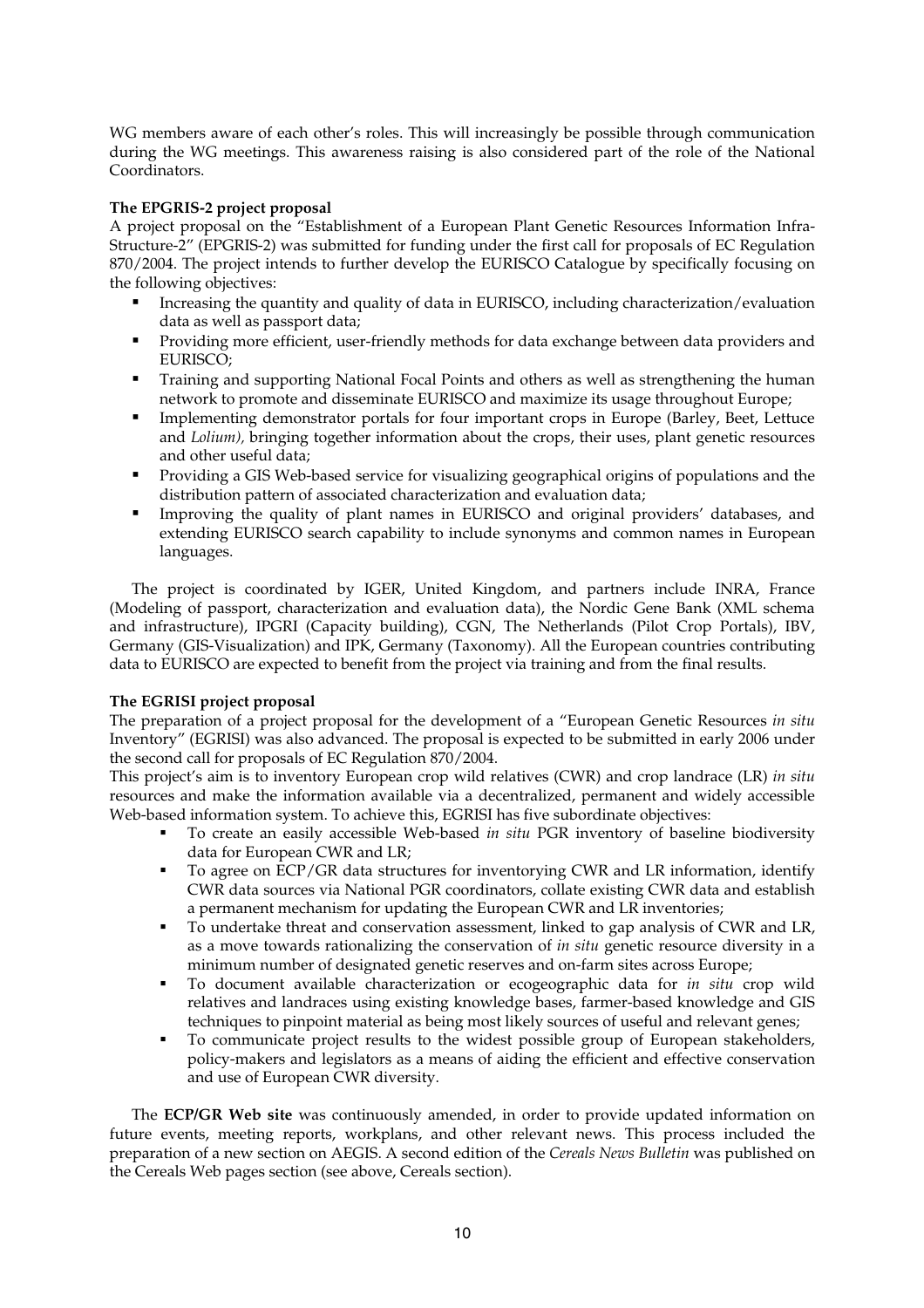The **Web entry pages of the European Central Crop Databases (ECCDBs)** have been continuously updated. There are currently 60 ECCDBs managed by 50 database managers. Of the 60 ECCDBs, 57 have a Web entry page and 38 provide on-line access to the data, with an additional 7 that provide at least off-line download possibilities. Fifteen databases are under construction. Of the 57 Web entry pages, 34 are maintained by the ECP/GR Secretariat. Access to the ECCDBs is facilitated through a single entry point at http://www.ipgri.cgiar.org/links/selectcrop.asp.

Besides passport data, characterization data are also available from ten databases, as follows:

- 1. ECP/GR Barley Database (IPK- Institute of Plant Genetics and Crop Plant Research, Gatersleben, Germany)
- 2. ECP/GR International Database for *Beta* (BAZ, Braunschweig, Germany)
- 3. ECP/GR Eggplant Database (Botanical and Experimental Garden, Nijmegen, The Netherlands)
- 4. ECP/GR Maize Database (Maize Research Institute "Zemun Polje", Zemun-Belgrade, Serbia and Montenegro)
- 5. ECP/GR *Malus* Database (National Fruit Collections, Wye College, University of London, Kent, UK)
- 6. ECP/GR Cultivated Potato Database (SASA, Edinburgh, UK)
- 7. ECP/GR Wild Potato Database (CGN, Wageningen, The Netherlands)
- 8. ECP/GR *Prunus* Database (INRA Bordeaux, France)
- 9. ECP/GR *Vitis* Database (BAZ, Siebeldingen, Germany)
- 10. ECP/GR Wheat Database (RICP, Prague-Ruzyne, Czech Republic)

## **3.8.** *In situ* **and On-farm Conservation Network**

The *In situ* **and On-farm Conservation Network Coordinating Group** is composed of six members: Nigel Maxted (Network Coordinator), Birmingham, UK; Lothar Frese, Braunschweig, Germany; Paul Freudenthaler, Linz, Austria; José Iriondo, Madrid, Spain; Valeria Negri, Perugia, Italy; and Zdenek Stehno, Prague, Czech Republic.

The Task Force on Wild Species Conservation in Genetic Reserves continued to be involved in the EU-funded project on "European Crop Wild Relative Diversity Assessment and Conservation Forum – PGR Forum". The project, coordinated by Nigel Maxted and Brian Ford-Lloyd at the University of Birmingham, United Kingdom, held one workshop in 2005, focusing on **threat and conservation assessment** (Korsør, Denmark, 27-30 April 2005). Additionally, the **final dissemination conference** was organized as part of the First International Conference on Crop Wild Relative Conservation and Use, held in Agrigento, Italy, 14-17 September 2005. The conference was attended by several members of the Task Force on Wild Species Conservation in Genetic Reserves. Additionally, the ECP/GR Network funded the participation of 10 participants form Albania, Armenia (2), Azerbaijan, Bulgaria, Georgia, Italy, Poland, Russia and the United Kingdom.

During the conference, methods and experiences from various countries around the world were presented to an audience of 170 scientists. Elements for a Global Strategy on Crop Wild Relatives (CWR) were developed as a contribution to implementation of the Global Strategy for Plant Conservation. Supportive policies, sustainable use and raising public awareness were identified as major priority areas, as well as the need for the identification of a network of key national and European sites for *in situ* CWR conservation.

The main results of PGR Forum were showcased, one of which is the PGR Forum CWR catalogue for Europe and the Mediterranean which provides a comprehensive inventory of CWR with ancillary data and links to external data for CWR in Europe made available by the Web-based Crop Wild Relative Information System (CWRIS) (http://cwris.ecpgr.org). As part of the exit strategy for PGR Forum, the documentation product of this project (i.e. the CWR catalogue and CWRIS) were handed over to be hosted by IPGRI on behalf of ECP/GR.

For more information about PGR Forum, including the Newsletter and workshop reports, visit www.pgrforum.org.

In addition to EGRISI, a project proposal focused on the development of a European Genetic Resources *In situ* Inventory (see above), another proposal titled ONFARMSAFE, was prepared and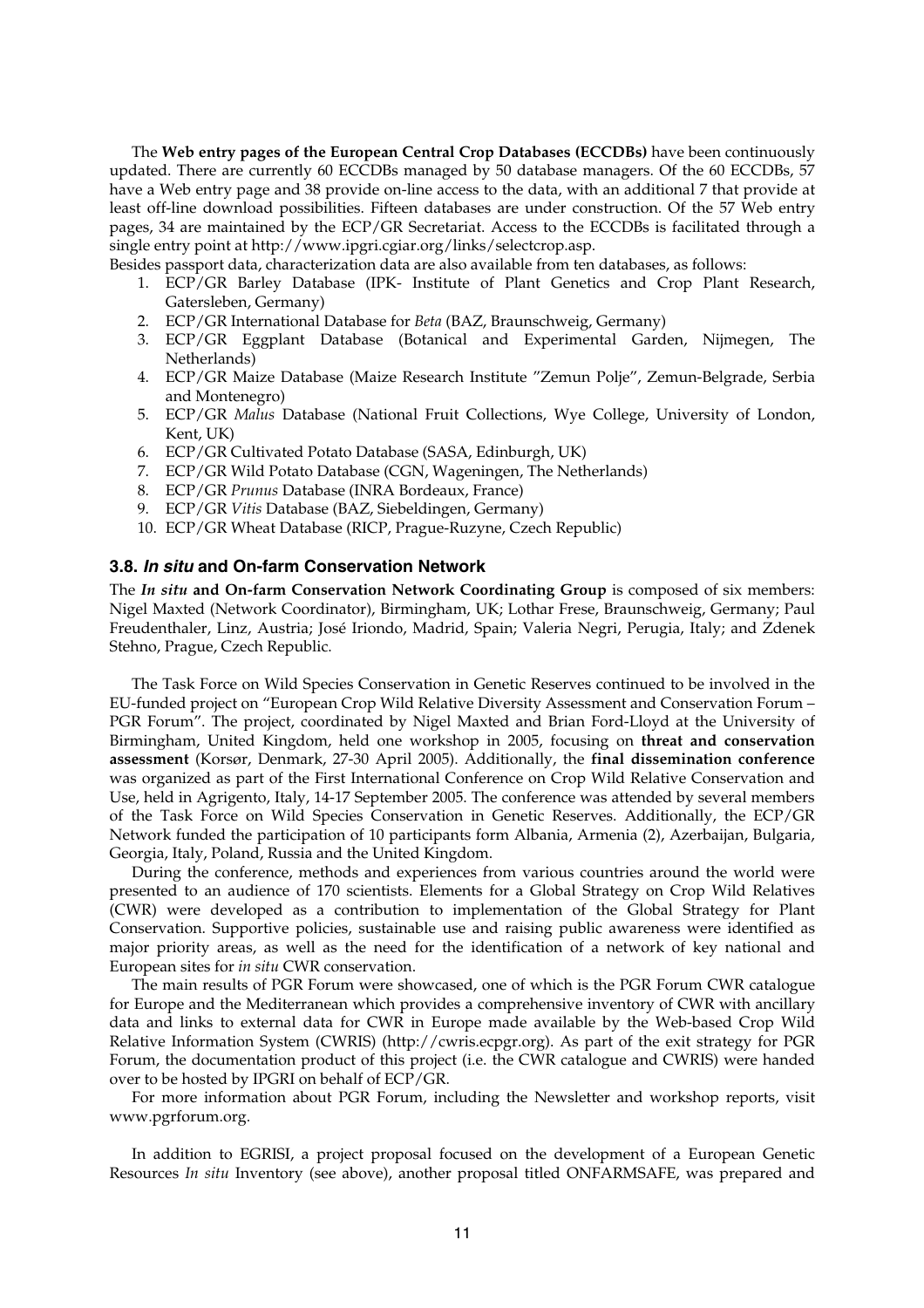submitted to the first call for proposals under the European Council Regulation 870/2004. Valeria Negri, University of Perugia, Italy, coordinated this proposal. It is dedicated to describing on-farm conservation experiences in Europe, thereby facilitating information exchange on methods, techniques, utilization and marketing of products obtained from landraces.

The Network plans to hold a meeting of the On-farm Conservation and Management Task Force in June 2006 in Schorfheide-Chorin, Germany.

#### **3.9 Inter-regional Cooperation Network**

The **Inter-regional Cooperation Network Coordinating Group** is composed of five members: Eva Thörn (Network Coordinator), Alnarp, Sweden; Marcello Broggio, Florence, Italy; Ladislav Dotlačil, Prague, Czech Republic; Vladimir Meglič, Ljubljana, Slovenia; and Bert Visser, Wageningen, The Netherlands.

 A **meeting of the Network Coordinating Group** took place on 5 April 2005 in Ljubljana, Slovenia (as already reported in the 2004 progress report).

This was attended by Raymond Vodouhe, coordinator of the West Africa PGR network GRENEWECA. He conveyed the message that the concept of sharing of responsibilities, as publicized by ECP/GR, had taken root in that region, which was a gratifying result. GRENEWECA is anxious to continue collaboration with ECP/GR. In particular, training of trainers in various areas was requested. In order to facilitate contact and possible collaboration between regions, it was considered very important that the individual coordinators of the regional networks should be given the chance to meet and exchange information and ideas. Therefore a meeting between the African networks, IPGRI Central West Asia and North Africa Region (CWANA) and ECP/GR coordinators was proposed. It was proposed to use the small funds available to the Network to invite persons outside the ECP/GR region to relevant meetings. As a follow-up to the joint ECP/GR–GRENEWECA workshop held in Cotonou, Benin, in 2003, it was proposed to raise funds for training initiatives related to the EURISCO system (and other relevant documentation aspects) and to invite key persons from other regions to these training activities. The minutes of this meeting are available from the Network's Web site (http://www.ecpgr.cgiar.org/Networks/Inter\_reg\_coop/Minutes\_interregcoop\_NCG.doc).

Considering that the workplan of the ECP/GR inter-regional cooperative programme foresees a meeting between coordinators of the African network, the CWANA region and ECP/GR, the idea to extend this type of initiative to a global approach was discussed within IPGRI. Plans were tentatively made for a global meeting/workshop in 2006 of regional crop network coordinators. One of the objectives would be to develop approaches and platforms to facilitate the cooperation among regional PGR networks. Other objectives would be focused on clarifying the roles and responsibilities of networks vis-à-vis PGR *ex situ* conservation and on defining strategies for network operations and securing networks' long-term sustainability.

## **4. Thematic cross-cutting issues**

This budget line is dedicated to thematic actions of cross-cutting interest for several Networks, such as in the area of *in situ*/on-farm conservation and management and overall policies for *ex situ* conservation. Proposals for specific actions can be raised by the NCGs and submitted to the Steering Committee for approval. The point was raised whether these actions should be strictly proposed by the NCGs or can also be proposed by other bodies or individuals. The Secretariat has adopted a loose interpretation of this rule, but the Steering Committee may want to clarify this point during its next meeting.

As planned in the Networks' budget allocation document, during 2005 some funds were used by the *In situ* and On-farm Conservation Network, to allow PGR genebank representatives to attend the Crop Wild Relative Conference in Agrigento in 2005 (see *In situ*/On-farm Conservation Network). The initiative to submit a project on "Evaluating cooperation systems between the formal sector and the NGOs in four model countries" is under elaboration by Pro Specie Rara, on behalf of the NGOs.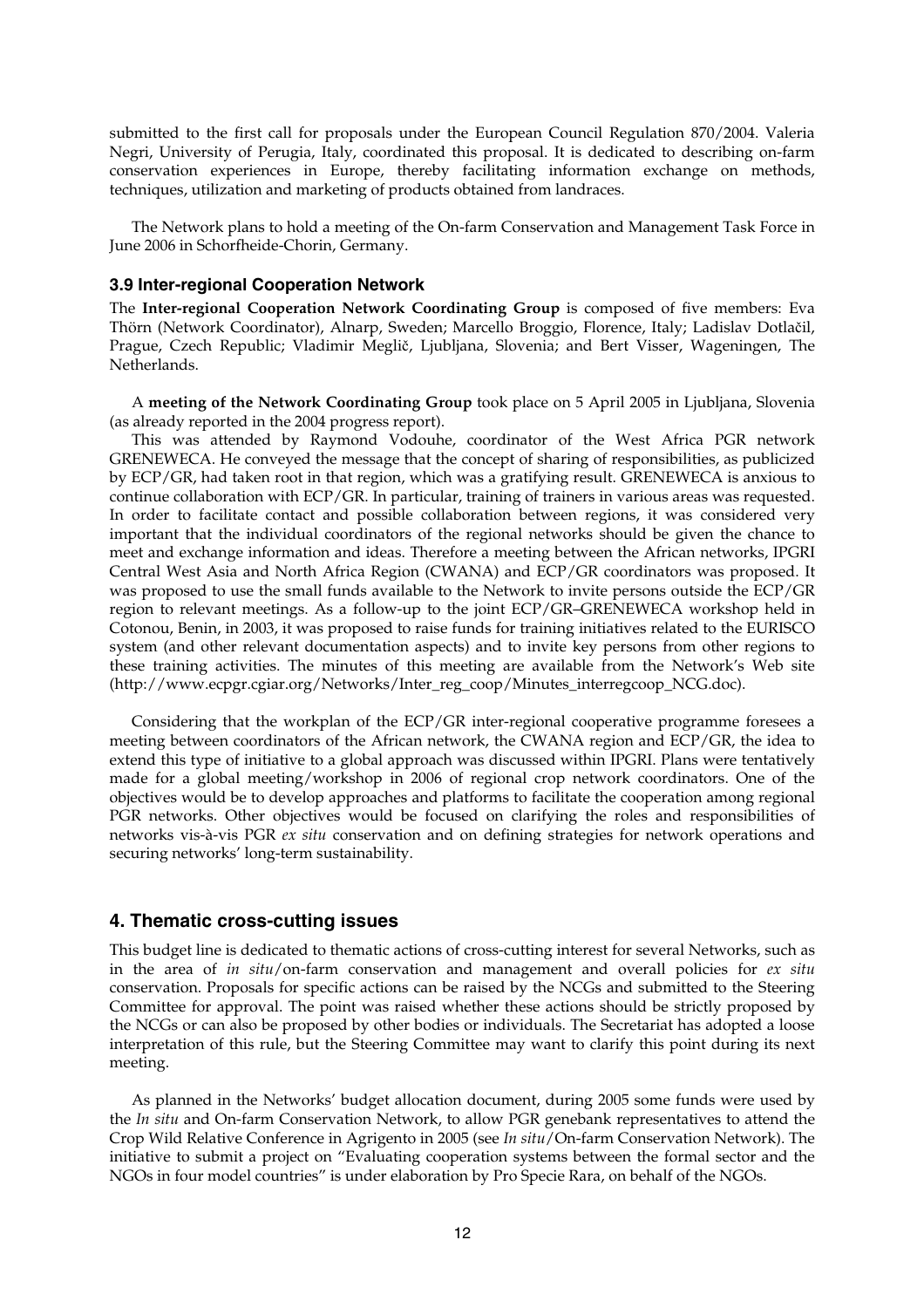The initiative taken by the ECP/GR Secretariat to strengthen collaboration between genebanks and the private sector for the regeneration of endangered vegetable accessions was not continued in 2005 due to the little interest shown by the genebanks to use the services of the breeders (see 2004 annual report for details).

A proposal to hold a workshop on Genetic resources in the Northern part of Europe, focusing on the present state and future vis-à-vis the expected climate and environmental changes, was proposed with the support of a number of national programmes and partners in the Nordic countries. The proposal was approved by the Steering Committee. This meeting will bring together a limited number of national representatives, including actors from the area, genebank curators as well as some key experts in fields of global warming and plant population biology working with northern marginal conditions. The outcome of the meeting will likely be the establishment of an expert group that will initiate the review of the present state of plant genetic resources in northern Europe and make strategic plans for their conservation in respect to global change.

The meeting, which is planned to be held in Rovaniemi, Finland, in September 2006, is also expected to address the view that climate change issues are not only relevant to the Northern part of Europe and that this workshop should possibly offer a model for similar actions in other parts of Europe, as well as indications on the opportunity and relevance for ECP/GR to invest funds in this area in the future.

A proposal was originally put forward for consideration and approved in 2004, i.e. the organization of a meeting on genebanks and genomics (should genebanks dedicate their efforts to DNA collections or molecular testing?). This would be a one-day meeting for seven people. The Secretariat is looking for a leading institution/individual wishing to oversee the planning of this meeting.

Remaining funds (about 7400 euro) are still available for actions and proposals are welcome.

## **5. Public awareness**

In addition to the **ECP/GR Web site** (see: Documentation and Information Network), the following public awareness activities were undertaken:

- The **implementation of an ECP/GR brochure for the wider public** (to be printed in paper form and made available as an electronic template at the beginning of 2006), prepared in collaboration with European NGOs, and in closer contact with Pro Specie Rara, Switzerland. The objective is to enhance PGR visibility, encourage the public to request increased availability of PGR, and inform the public about the threats of genetic erosion.
- The **production of a new, special logo**, designed to celebrate the 25<sup>th</sup> anniversary of ECP/GR and to be used for all publications published during the year 2005.

Further public awareness initiatives proposed for action are listed below. Comments from the Steering Committee on the opportunity for the Secretariat to undertake, promote or coordinate these actions would be very welcome.

- Consultancy to gather information on the use of genebank material: what is the level of exchange of seed samples from European genebanks? What is the destination of the seed samples? What use is made of them?
- Development of a package of seeds of traditional varieties to be grown for display and multiplied by genebanks for distribution to the general public. Development of a common strategy to promote this type of initiative as a Europe-wide public awareness effort (five people for a 1-day meeting).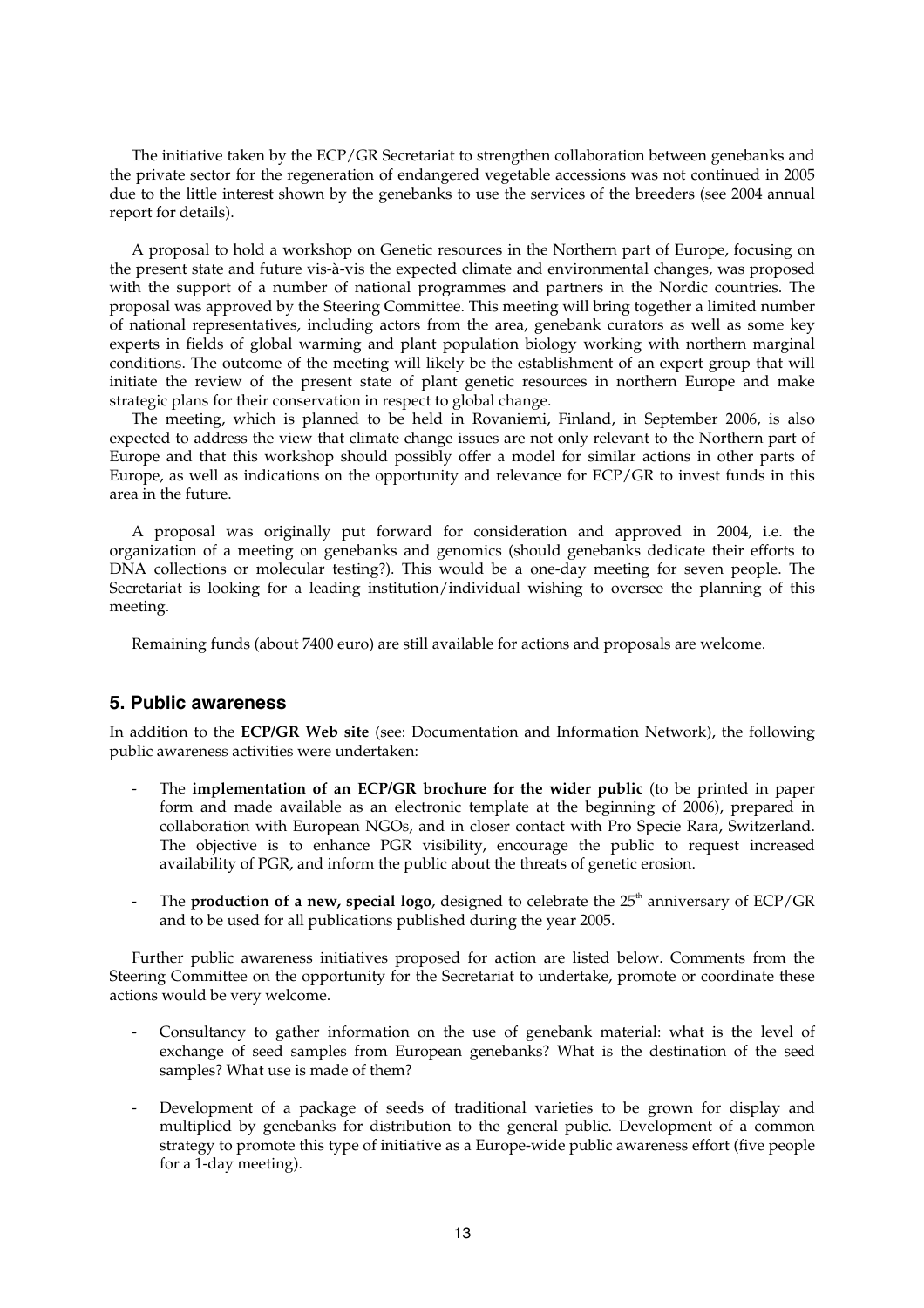## **6. AEGIS project for a European Genebank Integrated System**

In order to give enhanced support to the coordination of the AEGIS project, a Local AEGIS Task Force was established at IPGRI in March 2005, composed of Birgitte Lund (AEGIS project manager), Ehsan Dulloo, Jan Engels, Jozef Turok and Lorenzo Maggioni.

The first task of the Local AEGIS Task Force at IPGRI was to formulate a draft "Vision Paper" of a European genebank integration system, with input from the AEGIS Steering Committee.

Several meetings were then held in June 2005 at IPGRI headquarters, in order to present and discuss this paper with project partners and other actors:

- The AEGIS Steering Committee met on 20 June to discuss the draft of the "Vision Paper" presented to them by the Local AEGIS Task Force and agree on how to present and discuss this with the Project Partners;
- On 21 June a joint meeting between the AEGIS Steering Committee and the Global Crop Diversity Trust took place at FAO. The main purpose of this joint meeting was to share information, discuss collaboration and establish an effective link between the two bodies. The Trust is interested in collaboration with AEGIS and the ECP/GR. In particular, AEGIS may play a role on technical issues related to conservation strategies such as developing standard quality management systems in genebanks. It was agreed that the ECP/GR Networks could be helpful to ensure involvement of European institutions in the development of global crop conservation;
- The Project Partners had their mid-term meeting on 23- 24 June. The four crop subgroups *Allium*, *Avena*, *Brassica* and *Prunus* revised their workplans in order to meet the goals set out in the AEGIS Project Document.

Following circulation to the ECP/GR Steering Committee in October, the "Vision Paper" was thoroughly revised and turned into "A Strategic Framework for the Implementation of a European Genebank Integrated System". This document was resubmitted to the ECP/GR Steering Committee early in 2006 for endorsement.

Following the recommendation of the AEGIS Steering Committee, a proposal for concerted action, with IPGRI as the action leader and coordinator of six partners, was prepared and submitted at the end of September to the EU under the first call for proposals of Council Regulation (EC) No 870/2004. Due to higher costs than expected in the implementation of the AEGIS feasibility study so far, this type of fundraising has become necessary to enable the fulfillment of this study. The objectives of the proposal are: a) to improve the coordination activities and prepare the final report of the ongoing feasibility study on the four model crops; b) to improve exchange of the existing data of *ex situ* collections among all the ECP/GR member countries in order to be able to clarify the concept and indicate lists of the Most Original Accessions / Most Appropriate Accessions; c) to organize a seminar with the purpose of disseminating to a larger group of stakeholders the AEGIS "vision" and recommendations resulting from the feasibility study. A total amount of euros 95 964 was requested from the European Commission with this proposal.

A regular meeting of the ECP/GR *Prunus* Working Group (December 2005) and two *ad hoc* meetings of the *Allium* and *Brassica* Working Groups (January 2006) included discussion focused on AEGIS. During these meetings, the respective Groups were able to compare their views with the "Vision Paper" and to better formulate their proposals and their needs, as part of their reports for the AEGIS feasibility study.

The next steps of the AEGIS feasibility study include, in 2006:

- Preparation of four crop subgroup reports by the respective project partners;
- Preparation by the ECP/GR Secretariat of a draft of a Collaboration Agreement that countries would need to adhere to in order to join AEGIS;
- Compilation of the final AEGIS project report by the ECP/GR Secretariat;
- Final AEGIS project meeting during summer 2006;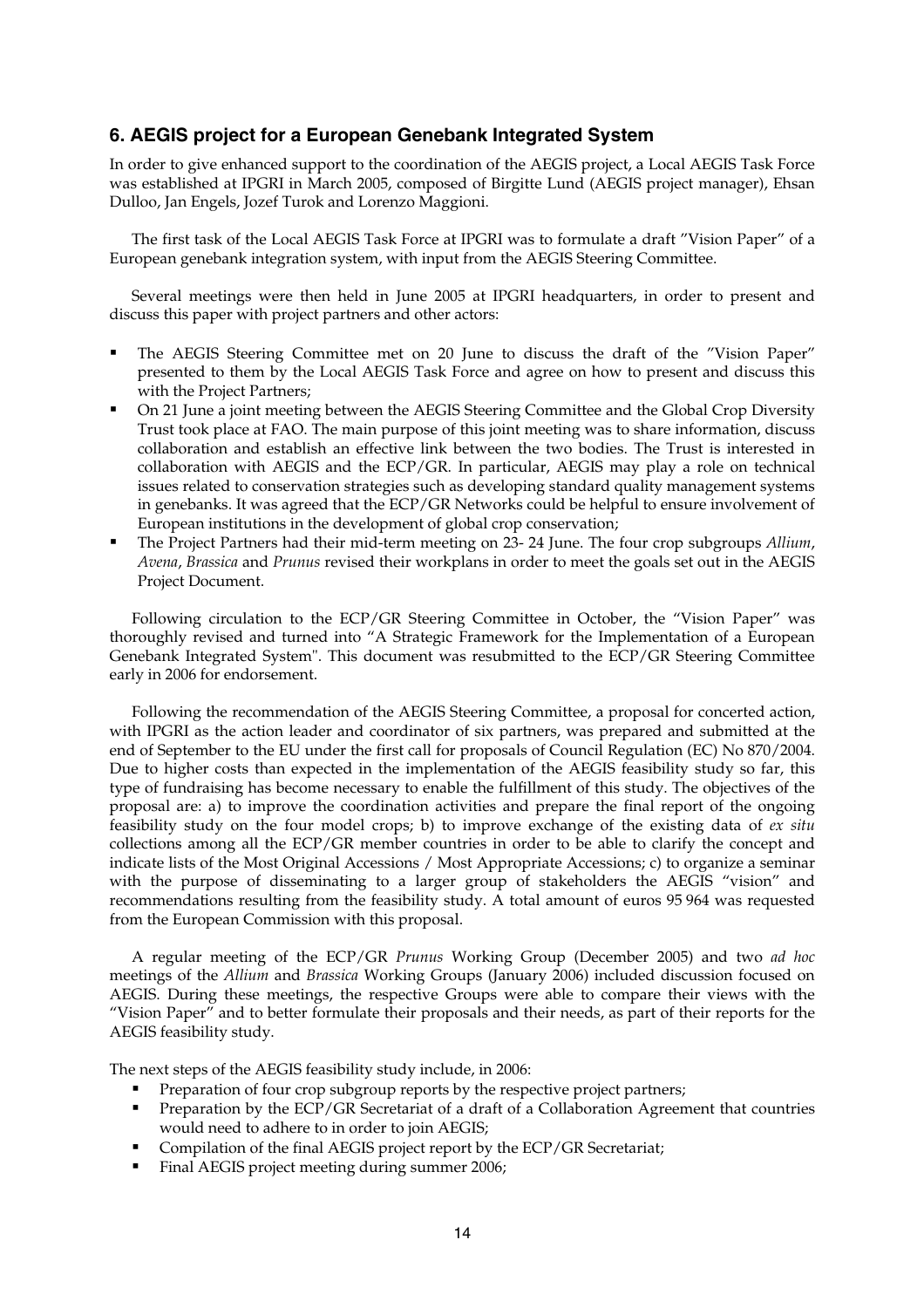Submission of AEGIS project report to the ECP/GR Steering Committee, as an agenda item for the meeting in September 2006.

A **Web Site on the AEGIS project** contains all the information, relevant documents, meeting reports and updates on activities (http://www.ecpgr.cgiar.org/AEGIS/AEGIS.htm).

## **7. ECP/GR and the EU Programme on genetic resources for agriculture**

Council Regulation (EC) No 870/2004 was published in the Official Journal of 24 April 2004, establishing a Community programme on the conservation, characterization, collection and utilization of genetic resources in agriculture and repealing Regulation (EC) No 1467/94. The first call for proposals was launched in July 2005 with a deadline for submission on 30 September 2005.

The ECP/GR Secretariat, besides providing general support to the members of the various Working Groups, was directly involved in the preparation of three submitted proposals, in which IPGRI acts as a partner:

- 1. Targeted action EPGRIS 2 (Establishment of a European Plant Genetic Resources Information Infra-Structure-2). This project, prepared within the context of the Documentation and Information Network, is a follow-up of the project that led to the creation of the EURISCO catalogue (see above).
- 2. Targeted action ONFARMSAFE (On-farm safeguard of plant genetic resources), aiming to sustain and promote on-farm conservation of landraces through use, where their current and potential value is greatest in Europe. This project was prepared within the context of the *In situ* and On-farm Conservation Network (see above).
- 3. Concerted action on AEGIS, aimed at strengthening the activities of the AEGIS feasibility study (see above).

Other projects that were prepared within the ECP/GR Working Groups include the Cucurbits, Leafy Vegetables and *Vitis* project proposals. Projects proposals on EGRISI (see above), *Avena*, Forages, Fruit, Medicinal and Aromatic Plants and Umbellifer Crops aim at submission to the second call (expected in early 2006).

## **8. Link with other Networks and initiatives**

The following interactions between ECP/GR and other Networks and initiatives took place during 2005:

¾ **SEEDNet**. The ECP/GR Coordinator attended as permanent observer, the Regional Steering Committee meetings of the Sida-funded South East Europe Development Network on Plant Genetic Resources (SEEDNet). The second and third meeting were held respectively in Podgorica, Serbia and Montenegro (January 2005) and in Osijek, Croatia (September 2005). Participation of SEEDNet representatives in the ECP/GR Documentation and Information NCG meeting in March 2005 and in the AEGIS project meeting in June was ensured with financial support from Sida. The design of the SEEDNet logo was prepared by IPGRI staff as a contribution to the Network.

Among the examples of the useful interaction between ECP/GR and SEEDNet, it can be mentioned that the Medicinal and Aromatic Plants WG of SEEDNet has adopted the same characterization descriptors selected by the respective ECP/GR WG. The suggestion was put forward that Serbia and Montenegro, within the context of SEEDNet support, could offer the maintenance of an ECP/GR database on Sunflower.

Collaboration with SEEDNet was also extended with the participation of the AEGIS project manager, B. Lund, in the first meeting of the SEEDNet Maize and Cereals WG (May 2005, Serbia and Montenegro). This was an opportunity to inform the Network about the AEGIS "Vision Paper" and to discuss its opportunities and implications.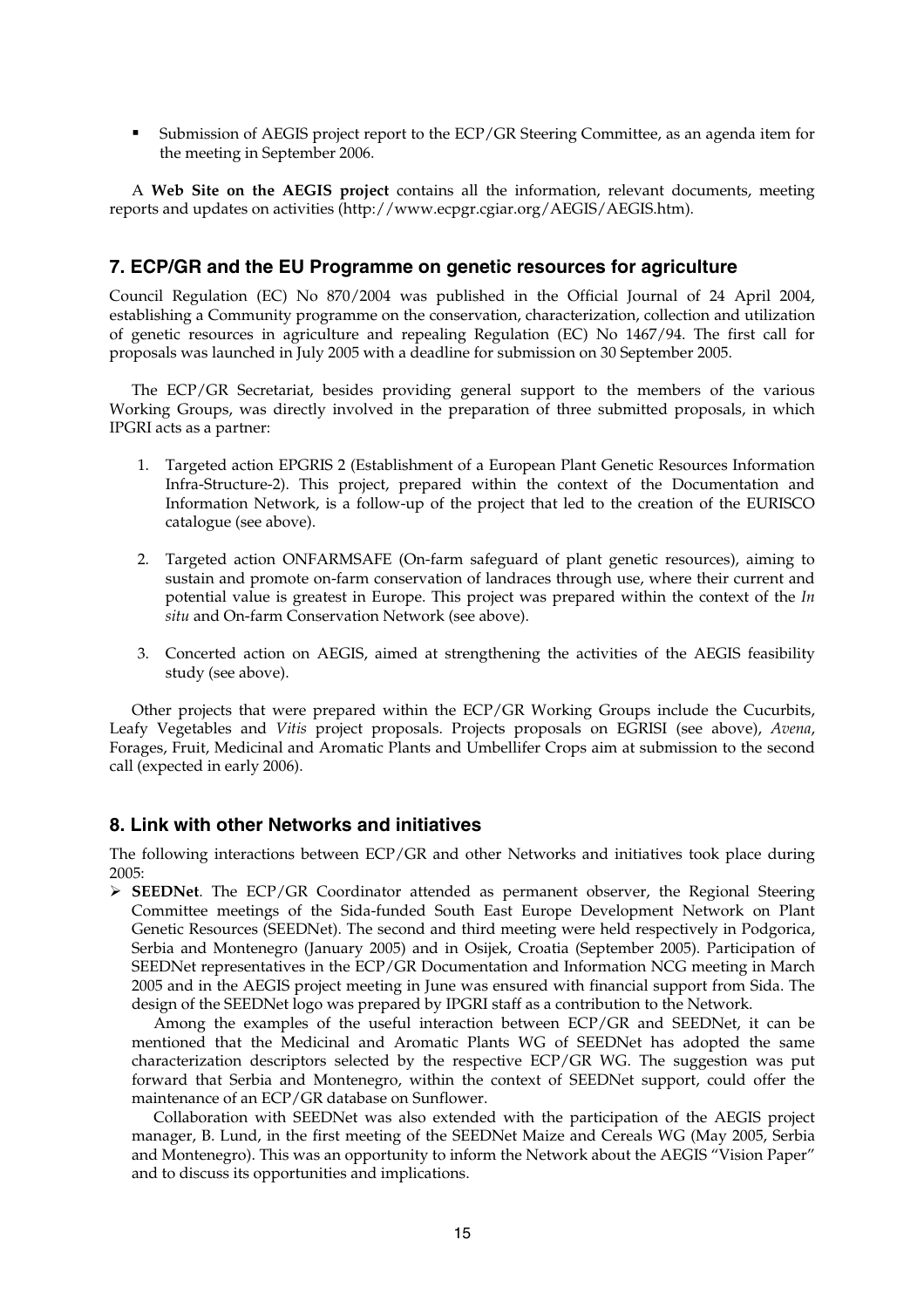- ¾ **Global Crop Diversity Trust**. Close interaction with the Trust initiative and staff is being maintained and developed, especially in the context of the AEGIS project. The ECP/GR Secretariat is regularly approached with requests for advice on European experts and relevant contacts, with the aim of contributing to the development of crop strategies for the Trust. The ECP/GR *Avena* database manager, L. Frese, was selected by the Trust as facilitator for the development of the strategy for oats (*Avena* sp.). The Chair and Vice-Chair of the ECP/GR Wheat Working Group (G. Kleijer and I. Faberová) have been appointed as members to the Strategy Advisory Committee for the wheat, rye and triticale strategy.
- ¾ **EC Sixth Framework Programme**:

The ongoing **project SIGMEA** (Sustainable Introduction of Genetically Modified Crops into European Agriculture) (http://sigmea.dyndns.org/) is trying to identify the distribution of the cultivation of maize landraces in Europe in order to define potential impact of the introduction of GMOs in European agriculture. The ECP/GR Secretariat, in collaboration with R. Papa, University of Ancona, Italy, has circulated a questionnaire to get preliminary information on the occurrence of maize landraces on-farm in Europe. The response was very good, covering most of Europe . The results are being elaborated by the University of Ancona for circulation and as a basis for further research and collaboration.

¾ The **project CRYMCEPT** on "Establishing Cryopreservation Methods for Conserving European Plant Germplasm Collections" (http://www.agr.kuleuven.ac.be/dtp/tro/crymcept/CRYMCEPT.htm) held two training workshops in Leuven, Belgium (September 2005) and in Montpellier, France (October 2005). General presentations were developed by the ECP/GR Coordinator, with focus on AEGIS and the importance of cryopreservation for a genebank integrated system.

## **9. Publications**

The following **ECP/GR publications** were produced in 2005 and can be obtained free of charge from the Secretariat. These publications are also available in electronic format through the ECP/GR Web site (www.ecpgr.cgiar.org/Publications/Publications.htm).

## **ECP/GR reports:**

- $\triangleright$  Report of a Working Group on Forages. Eighth meeting, April 2003, Linz, Austria;
- ¾ Report of a Vegetables Network. Joint Meeting with an *ad hoc* group on Leafy Vegetables, May 2003, Skierniewice, Poland;
- ¾ Cereal genetic resources in Europe. Report of a Cereals Network. First meeting, July 2003, Yerevan Armenia / Report of a Working Group on Wheat. Second meeting, September 2005, La Rochelle, France.

## **Electronic documents:**

- ¾ Report of a Network Coordinating Group on Forages. *Ad hoc* Meeting, April 2005, Lindau, Switzerland;
- ¾ Minutes of a Network Coordinating Group on Inter-regional Cooperation, April 2005, Ljubljana, Slovenia;
- ¾ Summary of a Network Coordinating Group on Documentation and Information and the EURISCO Advisory Group. Joint meeting, April 2005, Bonn, Germany;
- $\triangleright$  Minutes of the Sugar, Starch and Fibre Crops NCG and database managers. Technical Meeting, July 2005, Braunschweig, Germany;
- $\triangleright$  Conservation, management and regeneration of Grain Legume genetic resources. Executive report of an *ad hoc* meeting, September 2005, Valladolid, Spain;
- ¾ Report of a Survey on Conservation, Management and Regeneration of Grain Legume Genetic Resources;
- ¾ Part I of the Report of a Working Group on Cucurbits. First Meeting, 1-2 September 2005, Plovdiv, Bulgaria;
- $\triangleright$  Part I of the Report of a Working Group on Leafy Vegetables. First Meeting, 13-14 October 2005, Olomouc, Czech Republic.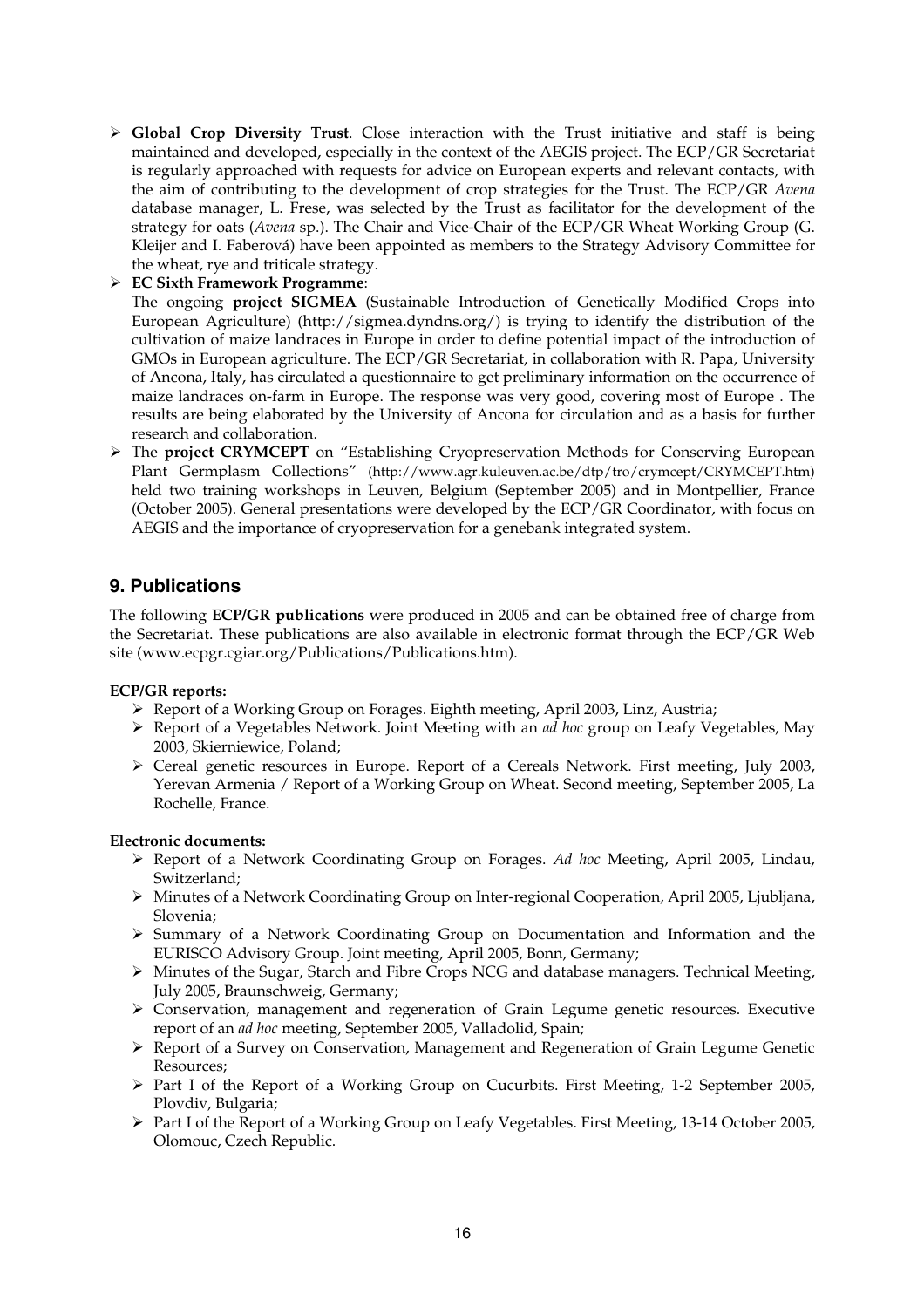## **CD-ROMs**

For the first time CD-ROMs were compiled, containing information relating to meetings (i.e. PowerPoint presentations, scientific papers, summary reports). During 2005, two CD-ROMs were prepared relating to the Second meeting of the Medicinal and Aromatic Plants Working Group held in December 2004 and the *ad hoc* meeting on regeneration methods for Grain Legume genetic resources (September 2005).

A cover image has also been designed for the CD-ROMs. The CD-ROMs were distributed to all participants in the meetings and relevant Working Group members, and advertised on the Web and in the Regional Office for Europe Newsletter. Copies of CD-ROMs are available upon request from the ECP/GR Secretariat.

Issues 30 and 31 of the **IPGRI Newsletter for Europe** were also published in 2005 with contributions and partial financial support from the ECP/GR.

- $\triangleright$  The following poster was presented at the XLIX Italian Society of Agricultural Genetics Annual Congress, 12/15 September 2005, Potenza, Italy: Bitocchi, E., A. Giardini, L. Nanni, S. Strajeru, L. Maggioni, P. Valoti and R. Papa. *In situ* conservation of maize landraces in Europe;
- $\triangleright$  The following paper was presented by M.J. Díez at the Third International Cucurbit Symposium 2005, 11-17 September 2005, Townsville, Australia: Díez, M.J., F. Nuez, L. Maggioni and W. van Dooijeweert. The ECP/GR Cucurbits Working Group. Acta Horticulturae (in press).

## **Publications in preparation:**

- ¾ Report of a Working Group on *Prunus*. Sixth Meeting, June 2003, Budapest, Hungary, and Seventh Meeting, December 2005, Larnaca, Cyprus;
- ¾ Report of a Working Group on *Vitis*. First Meeting, June 2003, Pali , Serbia and Montenegro;
- ¾ Report of a Working Group on Solanaceae. *Ad hoc* meeting, September 2004, Bari, Italy;
- ¾ Report of a Working Group on Medicinal and Aromatic Plants. Second Meeting, December 2004, Strumica, Macedonia FYR;
- $\triangleright$  Report of a Working Group on Cucurbits. First Meeting, September 2005, Plovdiv, Bulgaria ;
- ¾ Report of a Working Group on Leafy Vegetables. First Meeting, October 2005, Olomouc, Czech Republic.

## **10. Forthcoming ECP/GR meetings**

## **Meetings held in early 2006**

¾ *Ad hoc* meeting of the *Allium* and *Brassica* Working Groups, with focus on AEGIS (January 2006, Prague, Czech Republic).

## **Other meetings planned for 2006**

- ¾ Third meeting of the Working Group on *Beta* and World *Beta* Network, including *Beta in situ* assessment day (8-11 March 2005, Tenerife, Spain);
- ¾ All Networks Coordinating Groups Meeting (29-31 March 2006, Bonn, Germany);
- ¾ First Meeting of the Working Group on Fibre crops (flax and hemp) (14-16 June 2006, Wageningen, The Netherlands);
- $\triangleright$  Second Meeting of the On-farm conservation and management task force (19-20 June 2006, Schorfheide-Chorin, Germany);
- ¾ Ad hoc meeting on Rye and Triticale genetic resources (27 June 2006, Rostock, Germany);
- ¾ Ad hoc workshop on fingerprinting of *Malus/Pyrus, Prunus* and *Vitis* (11-12 October 2006, East Malling, United Kingdom);
- ¾ Tenth Meeting of the Steering Committee (6-9 September 2006, Israel);
- $\triangleright$  Workshop on climate change and genetic resources in the Northern part of Europe (18-19) September 2006, Rovaniemi, Finland);
- ¾ Third Meeting of the Working Group on *Malus/Pyrus* (tentatively November-December 2006, Tbilisi, Georgia);
- $\triangleright$  First Meeting of the Working Group on Umbellifer Crops (to be confirmed).